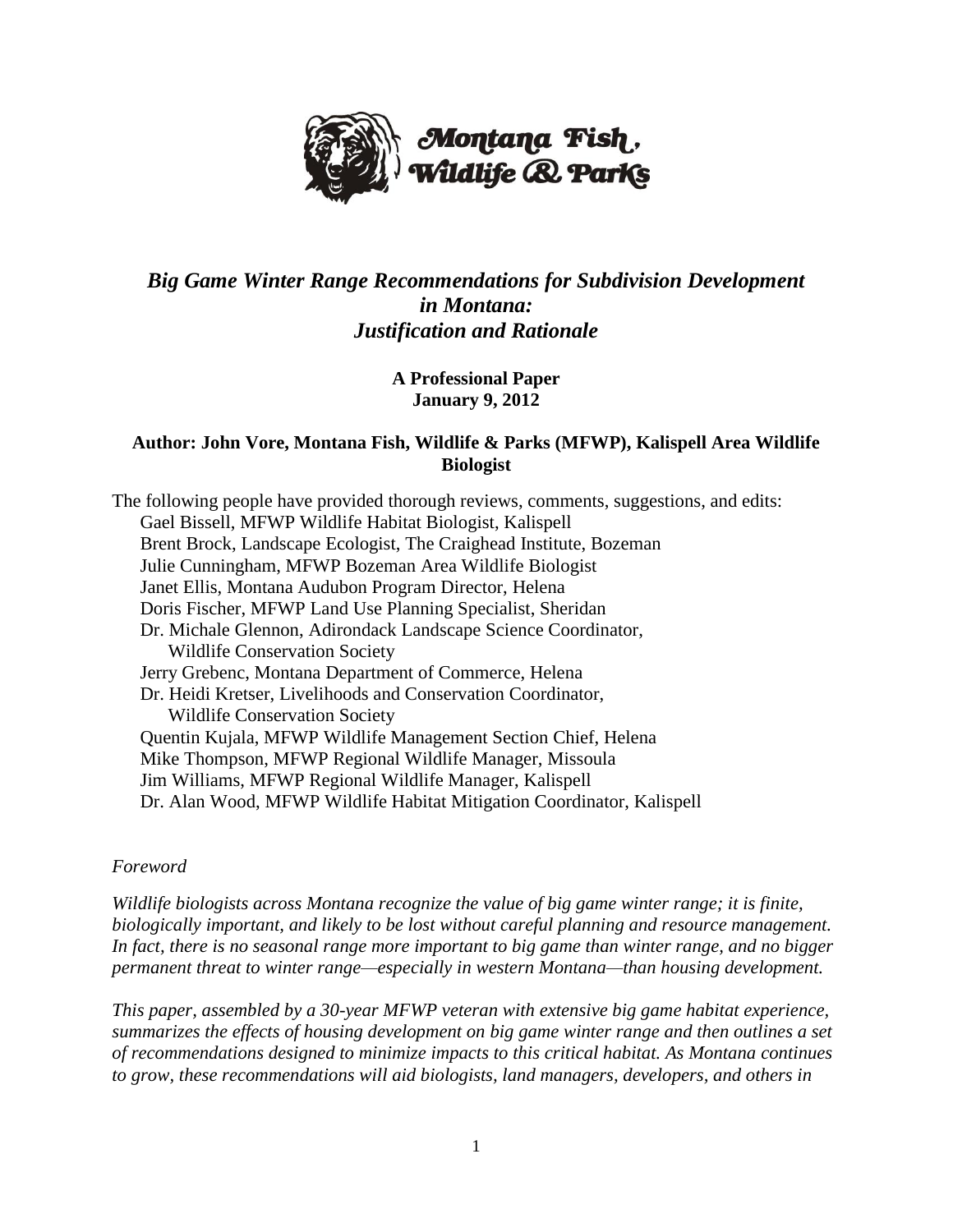*their decision-making. I also believe that following these recommendations will have long-term benefits for Montana's big game wildlife.*

*There is no doubt that in the future, Montana will need additional houses and subdivisions that provide safe neighborhoods and help keep our economy strong. However, in order to conserve Montana's tremendous natural beauty and abundant wildlife, we must make careful and thoughtful decisions about where those new developments are located and how they are placed on the land.* 

*Ken McDonald Wildlife Bureau Chief Montana Fish, Wildlife & Parks January 4, 2012*

This professional paper outlines the justification and rationale behind MFWP's big game winter range recommendations for subdivision development. Big game animals that will primarily benefit from these standards include mule and white-tailed deer, elk, moose, antelope, bighorn sheep, and mountain goats.

\_\_\_\_\_\_\_\_\_\_\_\_\_\_\_\_\_\_\_\_\_\_\_\_\_\_\_\_\_\_\_\_\_\_\_\_\_\_\_\_\_\_\_\_\_\_\_\_\_\_\_\_\_\_

# **Background**

**Winter range is the yearly habitat anchor for Montana's big game.** It is where deer, elk, moose, antelope, and other hooved animals return year after year to spend the tough winter months when snow and cold drive them from their summer haunts (see Figure 1). For millennia, big game animals have migrated from summer and fall ranges to winter ranges. Winter ranges



*Figure 1. Elk on undeveloped functional winter range.* $\qquad$  **that big game occupies** 

are usually found at low elevations, where cover, food, and security are available and conditions are less harsh than in other areas. In winter, big game rely heavily on the thick layers of fat they accumulated during summer. But their winter range is just as important as the fat they bring with them.

Winter ranges are often on private lands in mountain valleys, on foothills, or along rivers and streams. Although it's the most important seasonal range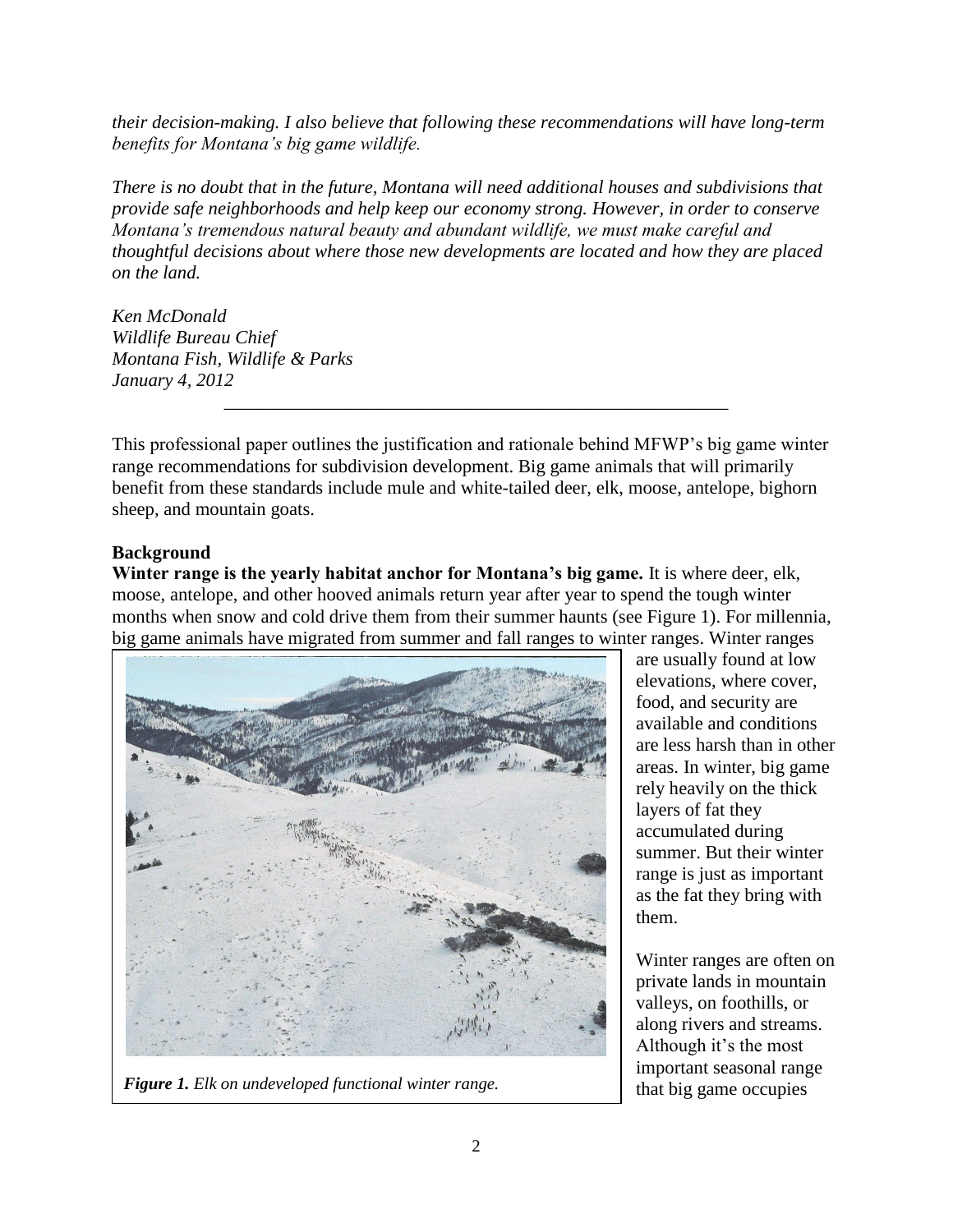during the year, it is usually the most limited in size of all the seasonal ranges. For example, the forested Bowser white-tailed deer's winter range in northwest Montana occupies only 2 percent of the population's year-round home range (Dusek et al. 2006).

Winter ranges are not found everywhere. These areas must have the right combination of elevation, slope, aspect, and vegetation. Animals commonly migrate 5 to 30 miles or more to get to winter range. Some deer and elk come from as far away as 100 miles or more, while some antelope that winter in north-central Montana migrate over 250 miles from Saskatchewan to avoid the harsher Canadian winters (Williams et al., in prep). Because spring, summer, and fall ranges are often miles from winter range, permanent habitat alterations like subdivisions on winter range can impact reproduction, population size, and migration patterns. This in turn may affect a deer hunter's chance at a buck or a wildlife photographer's opportunity for a prize image, many miles away and many months later.

Lastly, winter ranges are the most threatened by human encroachment because of their proximity to valley floors, foothills, rivers, and streams. What big game animals need to make it through the winter is access to these key wintering areas and de facto permission to share the landscape with humans. Wildlife managers know that, in the long run, we must protect big game winter ranges to ensure that our grandchildren will be able to enjoy Montana's rich and varied big game herds, the associated human recreational opportunities, and the state's ability to manage big game into the future.

Winter ranges vary in character across the state depending on regional climate, weather patterns, and vegetation. East of the Continental Divide and in some places west of the Divide, particularly in southwest Montana, elk winter range is typically south- and west-facing open grassland foothills adjacent to timber used for bedding. Mule deer winter range shares many of these same characteristics, but may not be as strongly tied to nearby timber and usually has a stronger shrub component, such as sagebrush, bitterbrush, or mountain mahogany. White-tailed deer typically winter either in areas associated with low-elevation agricultural lands and valley bottoms with associated brush and trees for cover, or in dense forests with a canopy cover that provides good snow intercept. There are, of course, exceptions to these broad generalizations, which underscores the importance of area-specific surveys and analyses.

Much of Montana west of the Continental Divide, particularly in the northwest, is dominated by a conifer overstory and is strongly influenced by maritime weather patterns that generate a lot of snow. Consequently, the winter ecology of elk and deer in this part of Montana is different from other areas of the state with less snow and more grass. In these forested, high-snow locations, elk and deer winter range is typically below 5,000 feet elevation. They prefer areas with a conifer overstory, particularly Douglas fir, which provides snow intercept as well as forage; and a shrubby understory, often of young conifers, mountain maple, willow, and rose, which elk also eat. Arboreal lichen, often called "Old Man's Beard" or "Bear Hair," is also an important food item associated with the conifer forest. Because canopy cover and understory are important structural components of this type of winter range, thinning and removing forest vegetation may compromise its value.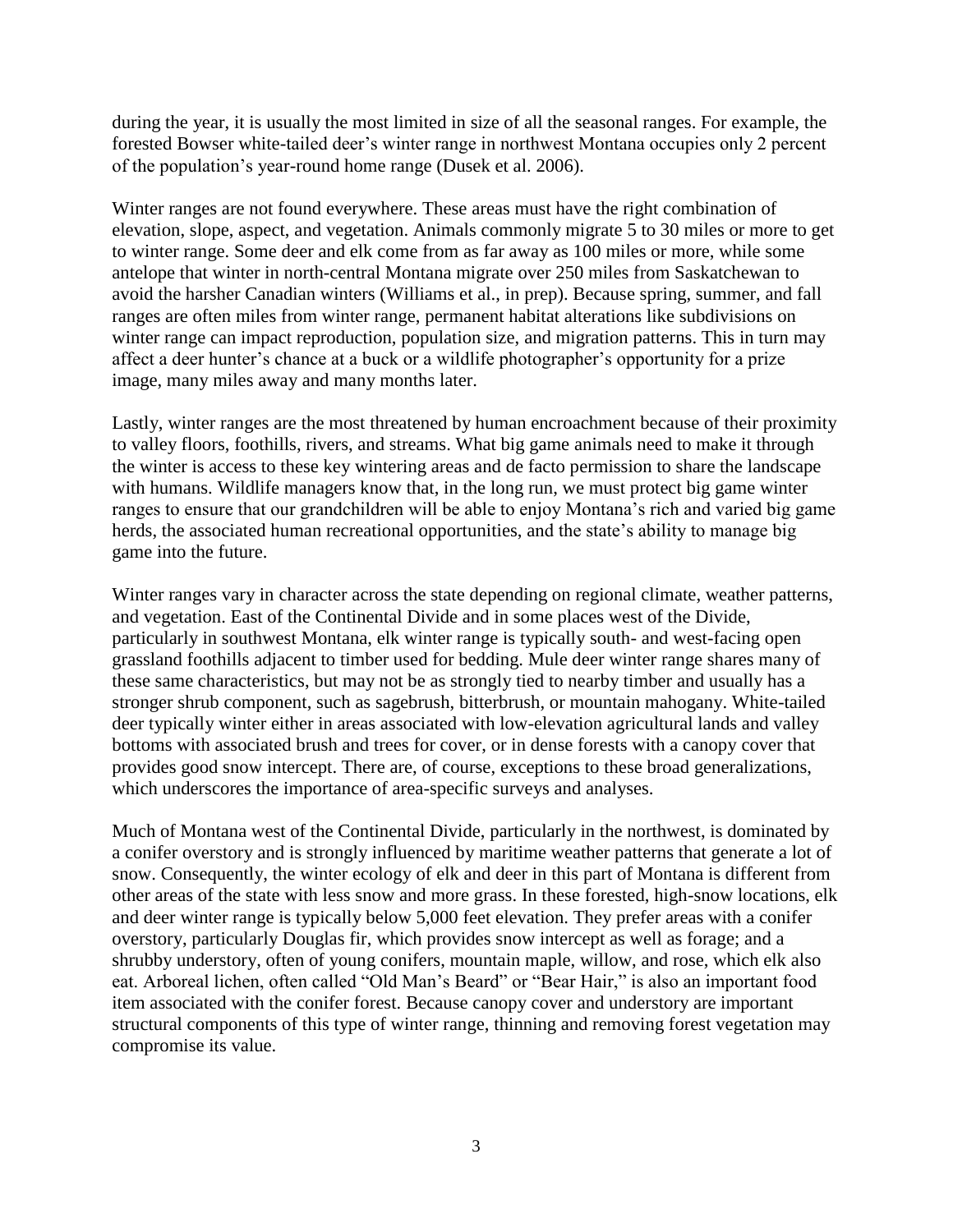Eastern Montana is a vast, wide landscape—Big Sky country. Here, even to the practiced eye, big game winter ranges may not look much different than the surrounding terrain. Yet, visual similarities aside, animals traditionally use only certain areas as winter range. Antelope prefer more open habitats and avoid areas that collect snow (Yoakum 2004). Mule deer prefer topography such as coulees and more rugged terrain (Wood 1989). For both of these species, sagebrush is extremely important for food and cover. Elk winter range in eastern Montana is generally found in the more rugged breaks habitat. Here, junipers and ponderosa pines offer vegetative cover. Agricultural lands along the river bottoms are typically the winter homes for white-tailed deer throughout the state.

**The number of animals on a winter range varies depending on time and space.** The use of winter range can vary from year to year for a variety of reasons, including annual variations in habitat quality, animal population fluctuations, and winter severity that concentrates animals differently from year to year. Habitat quality can vary because of things such as slope, aspect, elevation, and vegetation and winter conditions like snow depth, wind, and temperature. The vegetation can vary due to fires, logging, weed infestations, forest encroachment or succession, etc. Animal populations themselves go up and down because of hunting by humans, predators, diseases, weather, natural population cycles, and other reasons. Winter severity markedly affects the number of animals using a winter range and often determines whether animals will be spread out over the landscape or concentrated within a small "core" or "critical" winter range area. In a 13-year study of white-tailed deer in northwest Montana, researchers found that during severe winters deer density on "critical" winter range was 530 deer per square mile; during the mildest years it was 116 (Dusek et al. 2006). This should not be interpreted to mean that the entire deer population could survive by protecting only the "critical" winter range, because in many cases deer do not choose to go there *except* during severe conditions (Dusek et al. 2006), and other areas that we might be tempted to call "marginal" are vitally important to the population in most years. Moreover, as big game populations fluctuate from low numbers to high, the more marginal areas become more important for supporting the increase (Pac et al. 1991; Mackie et al. 1998). If deer were forced to use these relatively small "critical" winter ranges repeatedly, these areas would soon be hopelessly degraded by heavy deer browsing year after year. In the final analysis there is one important point: *All* winter range is important to the long-term survival of big game populations.

When evaluating winter range it is necessary to consider the potential of the winter range to support animals, not just the number that may currently be there. A visit during the wrong time or season, or during a population low or a mild winter, can give a very wrong impression of the value and potential of the property as winter range. All too often biologists, consultants, developers, and decision-makers visit and evaluate properties proposed for subdivision during just one or perhaps a few trips, often during the summer. Because lands proposed for development are private, MFWP does not conduct systematic winter surveys unless the area is unforested and can be surveyed from the air. Moreover, MFWP has neither the funding nor the staff to survey all known, suspected, or mapped winter ranges. This inability to survey winter ranges year after year makes it difficult for MFWP biologists to "prove" or document that big game use specific areas as winter range in any given year, and underscores the importance of site-specific information.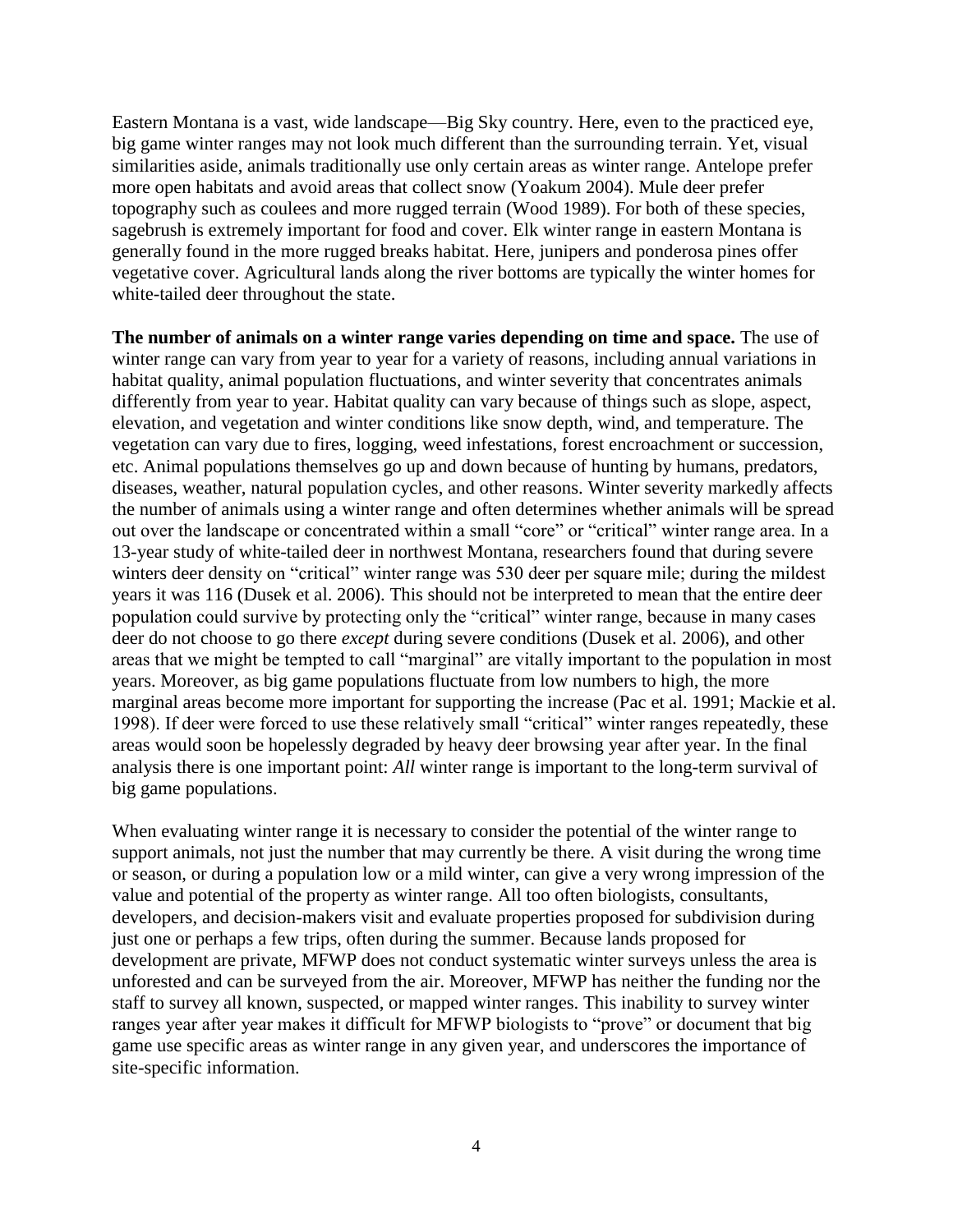#### **Impacts from Development on Big Game Winter Range**

When settlers first came to Montana, they found that the valleys and mountain foothills were the best places to build homesteads, farms, and ranches, and later, roads, cities, and subdivisions. These same valleys and foothills were also big game winter range. Consequently, we have

already lost a significant amount of the functional winter range that was present when Europeans first arrived. But within the last three or four decades, a significant new threat to remaining winter range has emerged: the trend to build houses and subdivisions away from towns and out in the country where homes, roads, driveways, and the impacts they cause beyond their immediate footprint can greatly reduce functional winter range (see Figure 2) (Gude et al. 2006a).

We are, after all, talking about wildlife. One half of the word "wildlife" is the word "wild," and land use changes that make an area less wild make it less suitable for wildlife. When



*Figure 2. Dispersed housing development severely impacts winter range. The cumulative effects of one subdivision, then another, and another, with houses and roads on 5- to 20-acre lots spread across the landscape have essentially eliminated this once-functional elk and mule deer winter range in Montana's Bitterroot Valley.*

people build a subdivision on winter range, they remove the de facto permission for big game to occupy the land.

*The worst type of subdivision on prime elk winter range in the Bitterroot*  This paper addresses impacts of and recommendations for subdivision development on big game winter range. But it is important to point out that exurban and rural development other than subdivisions is also a major, perhaps *the* major, contributor to winter range loss and fragmentation. Subdivision regulations and review do not apply to properties divided into parcels larger than 160 acres, family conveyances, mining claims, boundary adjustments, or homes built on parcels already platted. Such properties may be in big game winter range, and, as explained later, one house situated in the wrong place can have a greater impact than several houses placed thoughtfully on the landscape. Only careful land use planning on a landscape scale will address the loss of winter range in the long term.

Big game winter range across Montana is seriously threatened. By far the greatest and most significant threat to big game winter range is development—housing development in the western part of Montana and energy development in the east. Subdivisions and housing development have long been recognized as *the* primary threat to wildlife in western Montana. In 1998 the Montana Chapter of The Wildlife Society identified subdivisions and land use as the number one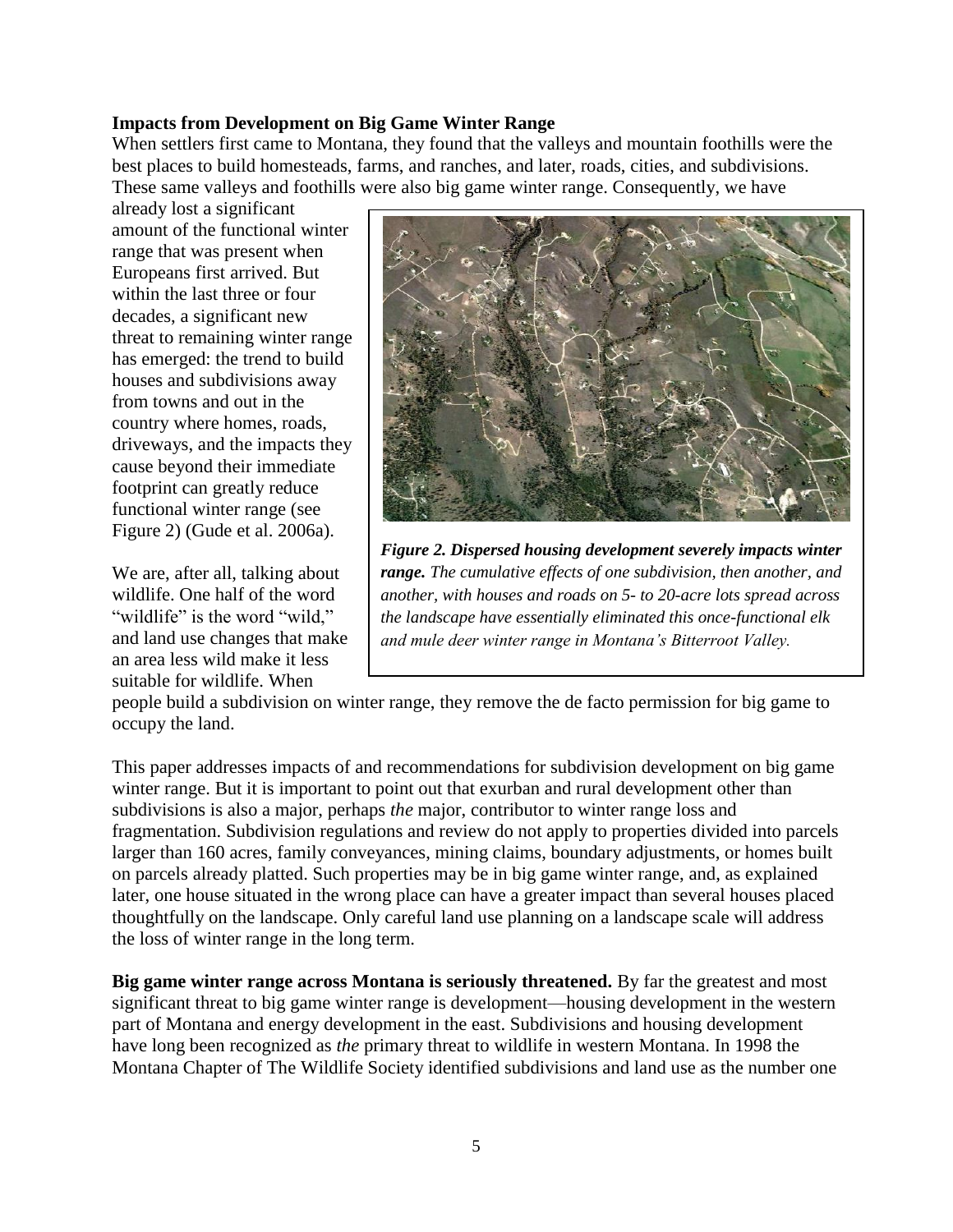issue facing Montana wildlife in the near future. This observation is supported by many scientists. For example, Glennon and Kretser (2005, p. viii) noted:

The effects to wildlife from development consist of varying types and intensities of impacts including: ecosystem fragmentation, edge effects and nest predation, creation of source-sink dynamics, disruption of wildlife dispersal and movement patterns, effects associated with roads, changes in community composition and structure, effects associated with domestic pets, effects associated with recreation in the surrounding area, human-wildlife conflicts, and cumulative impacts.

Montana's Comprehensive Fish and Wildlife Conservation Strategy (MCFWCS, 2005) recognizes human population growth/development/subdivision as a conservation concern in all 11 of the Terrestrial Conservation Focus Areas (specific geographical areas of Montana that are in greatest need of conservation) in western Montana and in all the community types in greatest need of conservation (habitats, along with their related fish and wildlife, that are in greatest need of conservation throughout Montana regardless of location) in the state.

MFWP's individual species plans also recognize the threat posed by subdivisions. The Elk Management Plan (MFWP 2005, p. 44) speaks to the "... permanent loss of habitat through housing development" and states that "FWP will not support any habitat management that it perceives as detrimental to the long-term health of the soil, water and vegetation or that permanently reduces the amount of elk habitat." It also points out (p. 43), as then–MFWP Director Jeff Hagener indicated in the May–June 2003 issue of *Montana Outdoors*, "[M]FWP does not have authority over land use, but our ability to conserve Montana's fish and wildlife depends on habitat just as the species themselves do. That's why we constantly seek to involve those who do have authority over land—both private property owners and land management agencies—to join with us in our shared task of ensuring the future abundance of Montana's wildlife treasures." The Montana Bighorn Sheep Conservation Strategy (2010, p. 72) notes that:

Habitat deterioration, loss, and fragmentation are the greatest threats to the maintenance and viability of wildlife habitats and populations. Most impacts on wildlife habitats are human induced. The ability to influence human activities that negatively affect wildlife habitats is one of the major challenges facing wildlife and land managers today.

Among the major habitat issues facing bighorn sheep in Montana, first on the list (ibid.) is "residential and resort developments." Also listed is "human disturbance on critical lambing and winter ranges." Human development was an issue for 46 percent of the bighorn sheep populations in the state.

The published scientific literature has long recognized the threat of exurban development and subdivisions (Connolly and Wallmo 1981; Curran 1990; Werther 1999; Lyon and Christensen 2002; Lutz et al. 2003; Mule Deer Working Group 2003; O'Gara and Yoakum 2004; Hayden et al. 2008; many others). Theobald et al. (1997, p. 26) noted that "... residential development causes extensive changes in land use and cover that constitute the foremost threat to intact, high quality wildlife habitat." E.O. Wilson (1992, p. 253) identified habitat destruction as one of the four "mindless horsemen of the environmental apocalypse" and as the primary cause of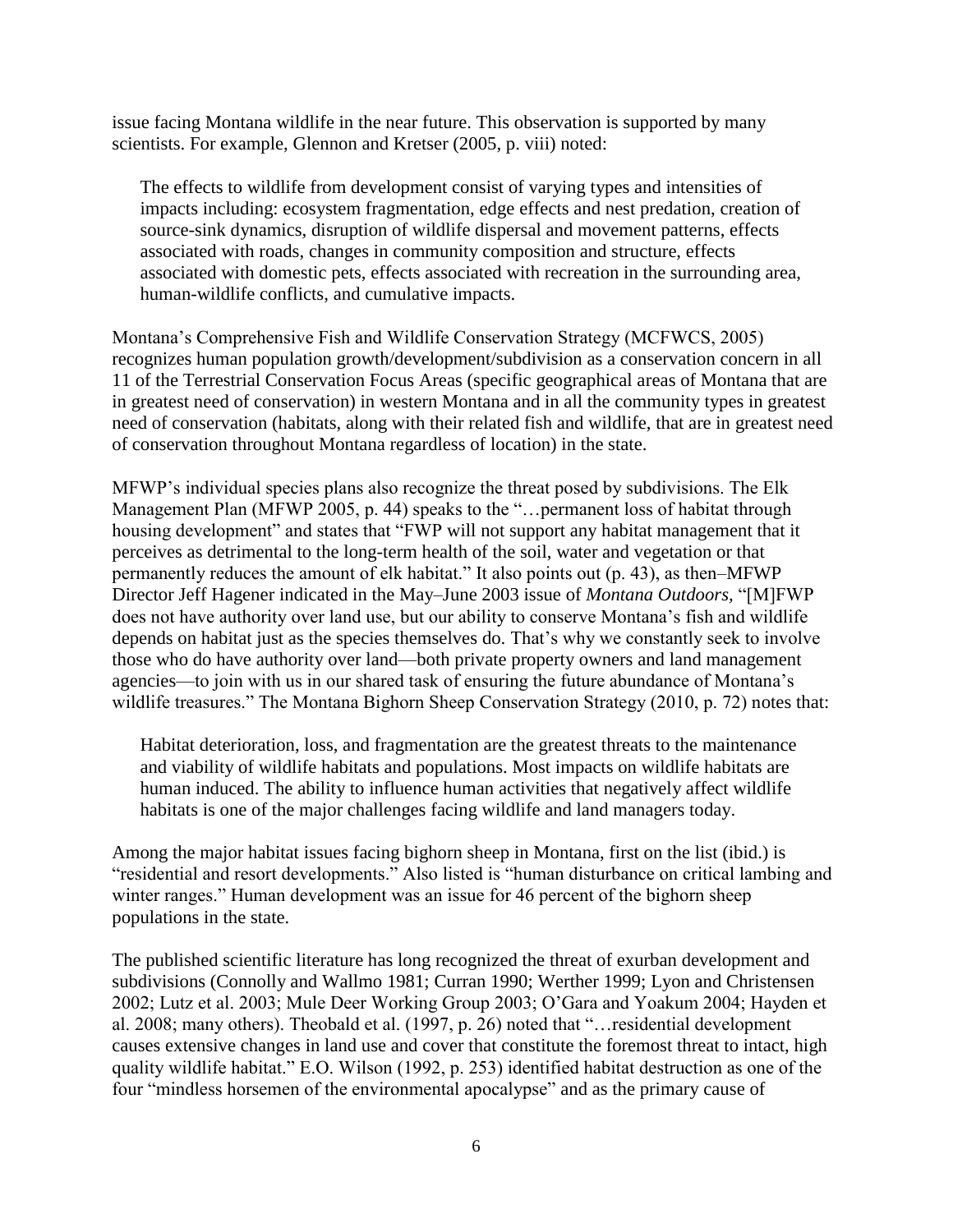biodiversity loss in recent time. McIntyre and Hobbs (1999), Odell and Knight (2001), Odell et al. (2003) and others have likewise considered human-caused changes to the environment, such as housing development and subdivisions, to be a major factor in landscape alteration.

Studying white-tailed and mule deer in the Gallatin Valley, Vogel (1989, p. 410) found that in relation to an increase in density of housing and the associated increase in human activity, "The most important response was decreased use of the developed area by deer." Significantly, he also found (ibid.) "a pronounced effect of houses at low housing densities," with deer use falling precipitously as housing density increased from one house per 640 acres to one house per 60 acres. Deer use continued to decline at higher housing densities, but at a lower rate. This has also been the experience of many other biologists and is the reason for additional concern when subdivisions are proposed in undeveloped wildlife habitat. Not only are the effects of the new houses much greater when undeveloped and remote rural landscapes are subdivided, but it "opens the door" to further development.

Developers may describe the designation of "open space" within a proposed subdivision as suitable wildlife habitat. However, often these are areas between houses or are developed for recreational uses such as golf courses, trail systems, and other activities. Because of their small size and location, such open spaces are seldom functional winter range. As Glennon and Kretser (2005, p. ix) wrote, drawing on the work of Maestas et al. (2001):

A common misconception of exurban development is that, because most of the matrix remains in the original habitat type, effects to wildlife are minimal. Several studies have provided evidence to the contrary and demonstrated that it cannot be assumed that because most of the land within exurban developments remains undeveloped, it is suitable for all species that would occur there in the absence of houses.

Big game winter range is particularly vulnerable to the impacts of exurban development because big game animals need large, contiguous blocks of unfragmented habitat. Some recommended buffers between houses, human activities, and winter range can be found in Appendix I.

**There is a need for a common language when discussing housing density issues** (Theobald 2004). Development of subdivisions invariably and necessarily involves the concept of housing density. However, there is confusion and no consistent terminology among the various "players" in the subdivision review process, including land use planners, local governments, laypersons, developers, biologists, etc. as to classifications of housing density. Many community and neighborhood plans and zoning districts consider housing densities of one house per 5 to 20 acres as "rural residential." Others, using definitions based on U.S. Census Bureau criteria, have described densities of one house per 1 to 10 acres as "suburban," one per 10 to 40 acres as "exurban," and more than 40 acres per house as "rural" (Theobald 2005; Gude et al. 2008; Brown et al. 2005; Kretser et al. 2008). Studying the effects of housing on deer habitat use, Vogel (1989) considered one house per 64 acres as a "high" density and one house per 20 acres as a "very high" density. Consequently, even though the word "rural" in a definition implies an open landscape with room for wildlife, many areas classified as "rural" are not functional winter range for big game, and the word "suburban" may be more apropos. This fact underscores the need to try to look at the landscape from the standpoint of a big game animal rather than a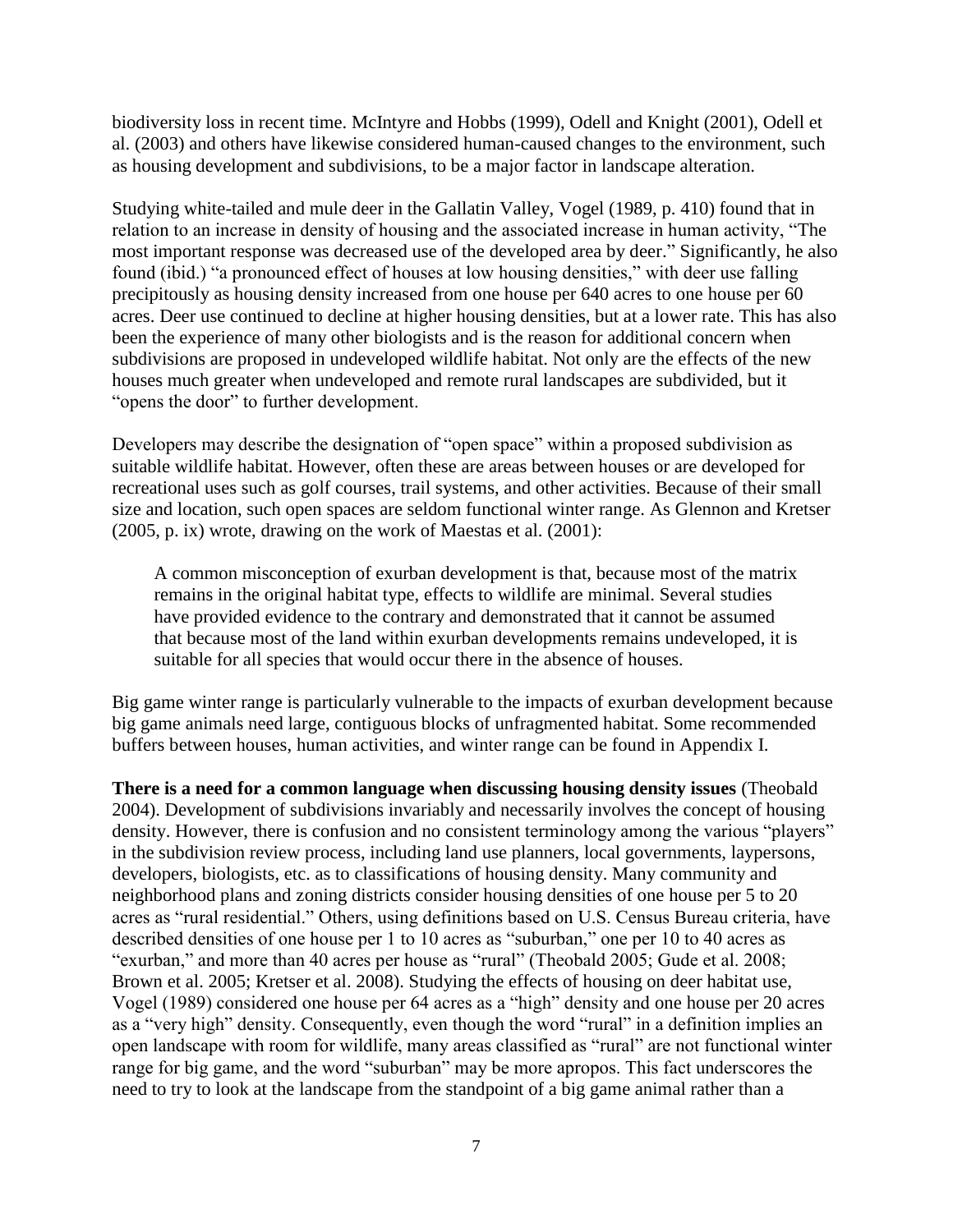human, and led McIntyre and Hobbs (1999, p. 1290) to note that "how an organism experiences landscape alteration, is of more significance in conservation biology than the human perspective." Until there are universally understood and used terms and definitions regarding housing densities and big game winter range issues, discussions between developers, biologists, and others need to be sure to incorporate language describing what is actually proposed to occur on the landscape.

**The effects of subdivision on winter range go far beyond the footprint of houses and roads.**  Subdivisions can affect the way that wintering big game uses habitat a mile or more away (McIntyre and Hobbs 1999; Sime 1999; Appendix I). People walking, hiking, biking, skiing, and jogging, or driving their cars, 4-wheelers, ATVs, or snowmobiles can negatively affect wildlife. And with people come their pets. Dogs, especially dogs that are allowed to run loose, commonly chase, harass, injure, and kill big game animals, and can range up to three to five miles from the nearest house (Sime 1996; Sime 1999; Sime and Schmidt 1999). Even dogs barking within a subdivision can affect wildlife 200 or more yards away (Brent Brock, Craighead Institute, pers. comm.). Dogs can also form semi-feral packs that roam the countryside only to return home later. Evidence suggests that county regulations or subdivision covenants that restrict dogs from running loose are ineffective and often not enforced (Sime 1996; Sime 1999; Sime and Schmidt 1999). Dogs at large invariably come with development. To address this issue, some local jurisdictions, such as San Miguel County in Colorado, have prohibited dogs within half a mile of big game winter range (San Miguel County 2010).

Houses, roads, people, dogs, and other human activity often limit or preclude big game use of winter range. Glennon and Kretser (2005) advocated research to determine appropriate "building effect" distances. A number of studies have shown that elk change their distribution and habitat use more in response to humans than to wolves (Gude et al. 2006b; Proffitt et al. 2009; Proffitt et al. 2010). Cleveland (2010), studying elk use of a winter range in the Wildland/Urban Interface (WUI) near Missoula, found that elk preferred areas at least three-quarters of a mile from houses. Likewise, it has been shown that elk can be disturbed and move away from cross-country skiers that are over a mile away (Cassirer et al. 1992) and from ATV traffic two-thirds of a mile away (Wisdom et al. 2004). In a study in the Gallatin Valley, Vogel (1989) found more white-tailed deer in areas at least half a mile from houses than in areas closer to development. Because big game animals live significantly off their stored fat reserves during winter, if they are harassed or disturbed, they burn fat more quickly and have a lower chance of surviving the winter. The negative effect of disturbing big game on winter range is well known (Geist 1971; Lyon 1979; Parker et al. 1984; Cassirer et al. 1992), and is the primary reason winter ranges on MFWP wildlife management areas are closed during the winter. Another complicating factor is that the effects of new subdivisions on big game populations are not fully realized immediately after "build-out," or even within a few years of build-out. Instead, it may take many years and generations for animal populations to respond to development as individual animals die, find other areas, or adapt. As a result, the actual total impact of a development on winter range may not be fully realized for decades (McIntyre and Hobbs 1999; Hansen et al. 2005).

If given a choice, big game will avoid houses (Vogel 1989; Storm et al. 2007; Cleveland 2010). Consequently, where development is placed on winter range makes a significant difference (Duerkson et al. 1996). Subdivisions placed in unfragmented blocks of winter range and not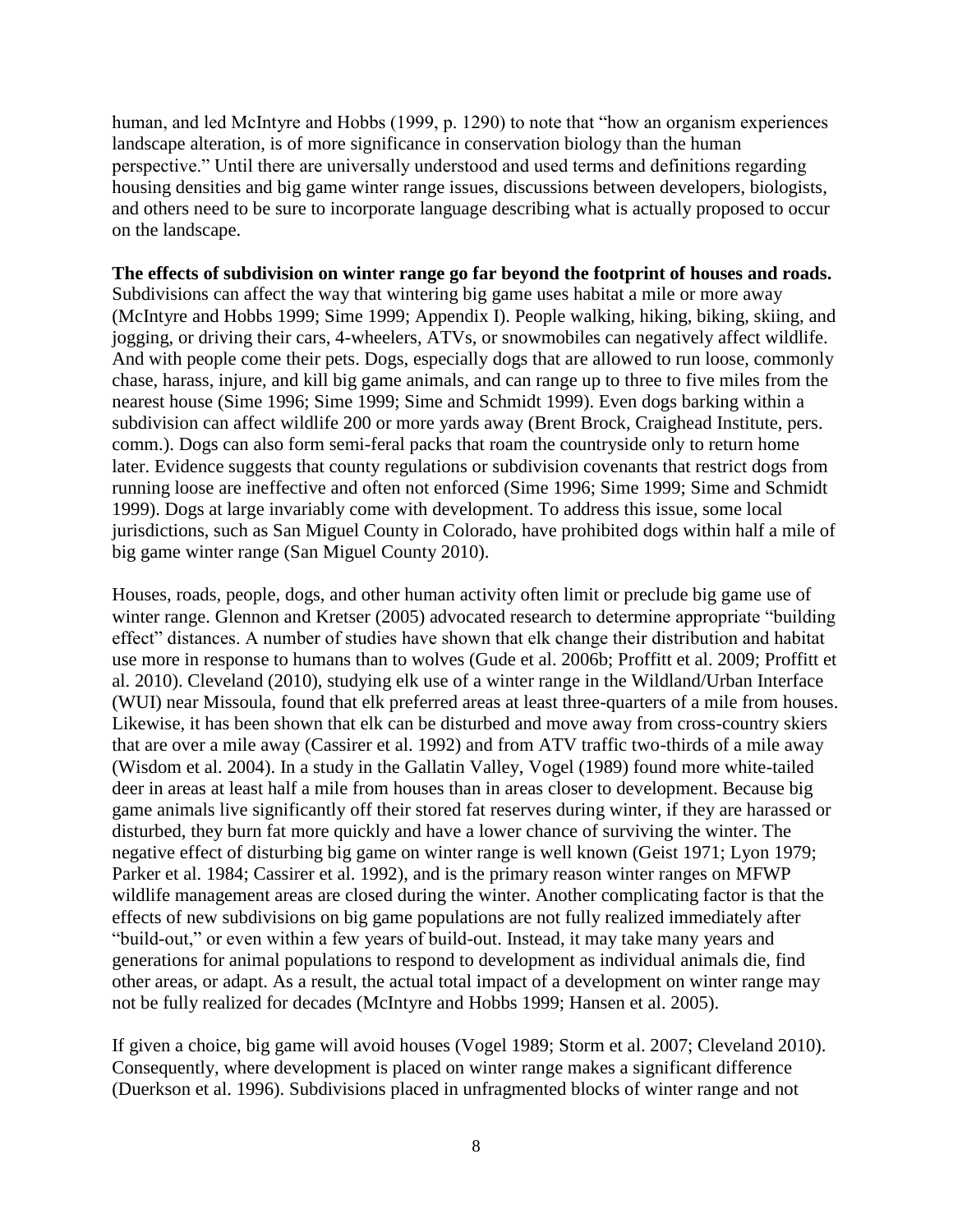adjacent to other development and infrastructure have a much greater negative impact on wildlife than do new houses situated next to existing development. Developing new subdivisions and housing in relatively remote and unfragmented areas is commonly known as "leapfrog" or "spotfire" development. Vogel (1989, p. 410) found "a pronounced effect of houses at low housing densities," noting that white-tailed deer use declined drastically (by 63 percent) when the number of houses in a 640-acre section increased from just one house to two. One of the most significant impacts of leapfrog development is that it paves the way for further new development. As a result, these developments often lead to cumulative impacts on unfragmented blocks of winter range; such cumulative impacts can rapidly and seriously compromise these important wildlife habitats.

**Cumulative effects need to be assessed.** Glennon and Kretser (2005, p. 26) noted that "The most critical aspect of the effects of exurban development on wildlife may be their cumulative impact." Cumulative effects can be described as the "tyranny of small decisions made singly," a premise first offered by the economist Alfred Kahn (1966) and noted in an ecological context by others (Odum 1982; Cocklin et al. 1992). If big game populations are to be protected long-term in Montana, any evaluation of a proposed subdivision must consider likely future cumulative effects from future development on big game winter range (Odum 1982). Continued application of "small decisions made singly" with regard to subdivisions and development eventually results in isolated relic winter range patches with little connectivity to other habitat and a generally highly modified matrix (Theobald et al. 1997; McIntyre and Hobbs 1999; Glennon and Kretser 2005; Hansen et al. 2005). Small populations of big game may still manage to survive, but often in conflict with humans and only if the remaining winter range is not developed further.

**Habituation of big game is a big problem.** When housing reaches the point when there are no "undeveloped" areas left, big game can no longer choose to avoid houses and either must adapt or leave. Species vary in their ability to adapt. White-tailed deer seem to do so quite easily and can even live in town. Mule deer are less adaptable than whitetails, but are also known to live in towns. Antelope are less adaptable than mule deer, and elk are the least adaptive of all. One of the impacts of human development on big game is that these animals may habituate to people, and the habituation of wildlife creates new problems. Kretser et al. (2008, p. 289) found "exurban landscapes contain the highest concentrations of reported human-wildlife interactions."

Just because deer are observed living in town does not mean that development is not a problem for deer. This statement may surprise people who see deer and elk in and around a subdivision. Although the animals appear to be fine, appearances can be deceiving, since even "habituated" deer react behaviorally and physiologically to humans, traffic, and dogs (Sibbald et al. 2001; Taylor and Knight 2003). Habituation of big game to development is a problem for at least six important reasons: (1) it "cheapens" people's perception of big game; (2) big game often come into conflict with people; (3) it can change the ecology and native habitat use of a big game population; (4) it can severely limit wildlife management options; (5) it can impact hunting and other wildlife-related recreational opportunities over a large area, including the big game's entire year-round home range; and (6) such negative interactions with wildlife may undermine people's attitudes toward conservation.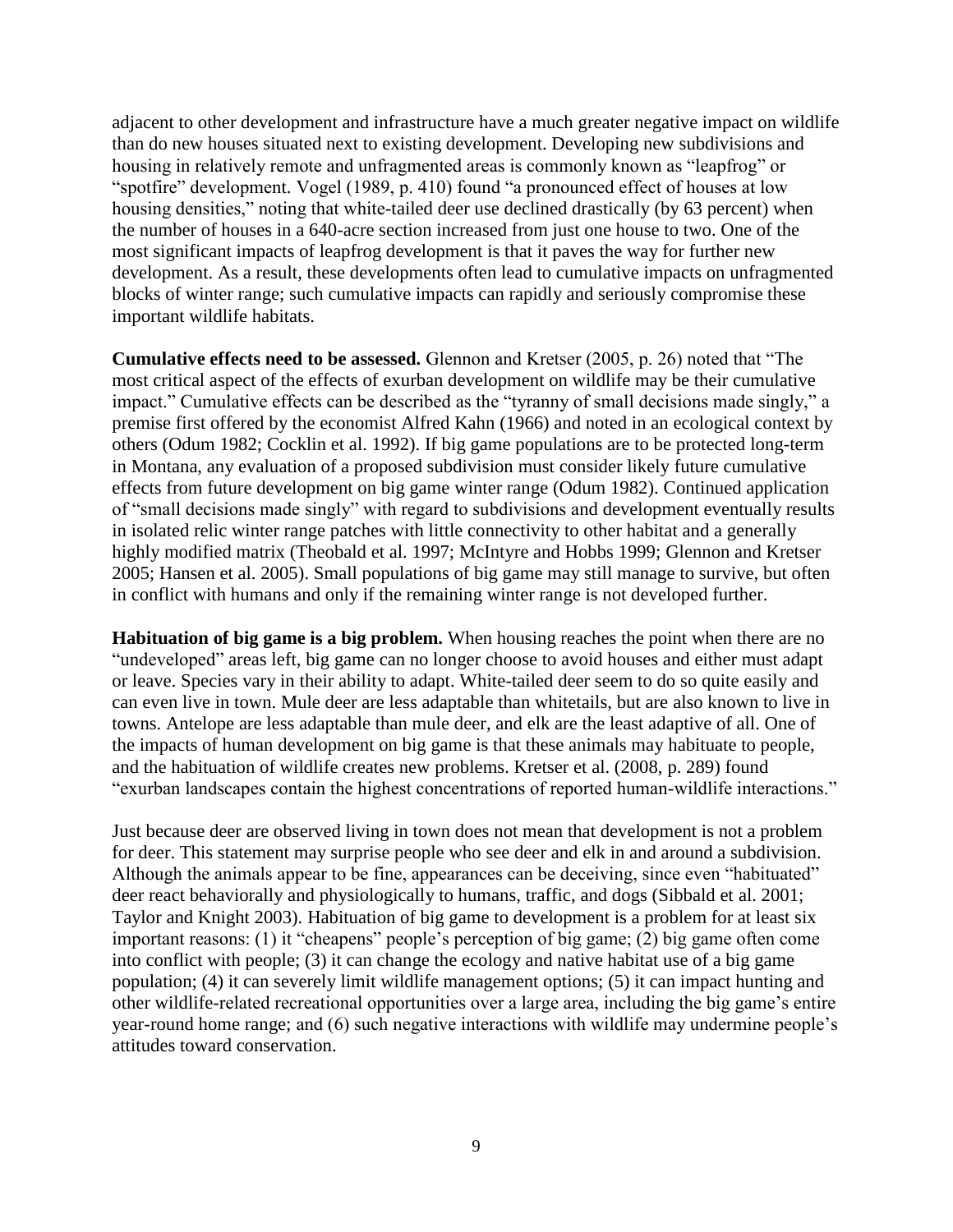Humans perceive wildlife around subdivisions much differently than animals that are "wild" and farther away from homes (Lonner 1991; Glennon and Kretser 2005; Hayden et al. 2008; Theobald et al. 1997; Thompson and Henderson 1998). Instead of being valued as a treasured natural resource, habituated animals are seen as less wild, and often become unwanted nuisance animals. Although people may enjoy wildlife, if big game is accruing more costs than benefits, society generally loses tolerance for them (Kretser et al. 2009; Leong 2010). Under these circumstances, big game animals are seen as neighborhood pests that eat flowers, damage fences, defecate on lawns, tear up landscaping, cause traffic accidents, and even threaten humans. People with such views are less likely to support other wildlife conservation efforts (International Association of Fish and Wildlife Agencies 2004). Also, these animals can attract predators such as mountain lions, which can cause additional human-wildlife conflicts and possible safety concerns for subdivision residents (Hickman 2004). Unfortunately, once big game animals become established, it is not easy or inexpensive to keep unwanted problem animals away from a subdivision.

A subtle and often unrealized aspect of rural subdivisions is that they can change the year-round ecology of big game, causing animals over time to abandon nearby traditional winter ranges and become residents, potentially year-round residents, in and around subdivisions (Berger 2007; Haggerty and Travis 2006; Hebblewhite et al. 2006; Hurst and Porter 2008; Klopper et al. 2005; McClure and Bissonette 1996; Thompson and Henderson 1998; Whittaker and Knight 1998). Once this occurs, these habituated animals go from being "Wild Wild" animals "in areas where there is little or no evidence of influence by man," to "Mild Wild" (Lonner 1991, p. 4). When they become residents in and around developments, big game may also abandon their yearly migration to spring, summer, and fall ranges. When big game populations quit migrating between seasonal ranges, they often no longer provide the hunting and other recreational opportunities that they did before the residential development occurred (Harden et al. 2005).

Helena, Missoula, and Fort Benton all have habituated urban and suburban deer populations that have grown to unacceptable numbers. Deer densities within the Helena and Missoula city limits (about 230 and 156 deer per square mile, respectively, MFWP pers. comm.) are comparable to numbers on good-quality native deer winter range, but are certainly unacceptable in town. Deer, elk, and other wildlife that cause problems in urban and suburban environments often require MFWP to respond or become involved, thus diverting money and personnel away from other important conservation activities. MFWP is funded primarily by licenses bought by hunters and anglers. Essentially, hunters end up paying MFWP staff to respond to wildlife problems in subdivisions. In addition, these hunters also "pay" a second time because of the reduced opportunity to hunt due to development and the subsequent aggregation of deer in "refuges." Consideration should be given to establishing a subdivision wildlife impact fee levied on developers and earmarked for addressing "problem" wildlife issues.

**Subdivisions limit the tools available to manage wildlife populations.** The most effective tool for managing big game populations is hunting, particularly hunting with rifles. But hunting is usually not a viable option in and around subdivisions because of safety reasons and covenant restrictions. Additionally, some subdivision residents may oppose hunting in general, and nearly all residents do not want animals dying on or near their property (Thompson and Henderson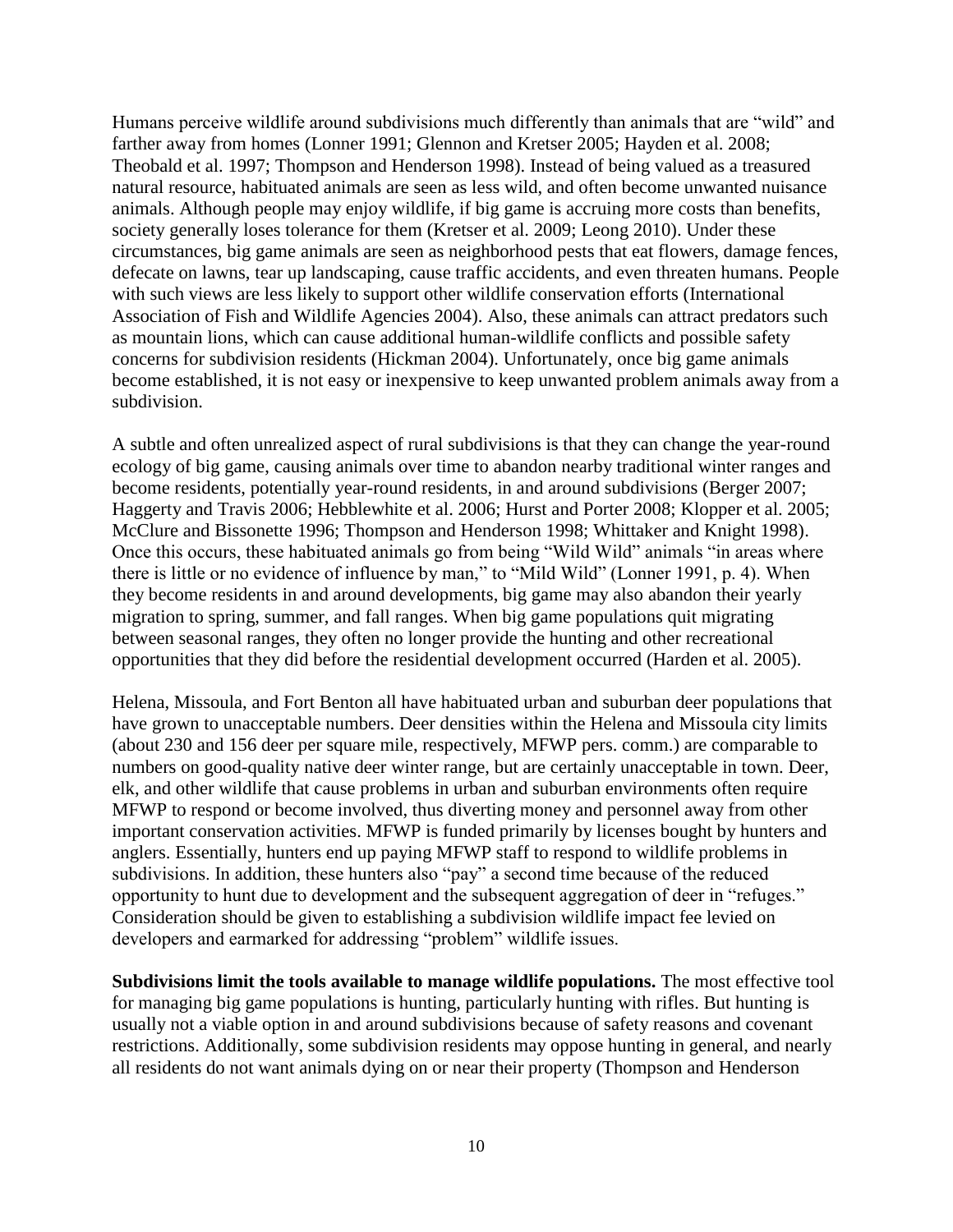1998). MFWP's elk plan (MFWP 2005, p. 45) also recognizes that "development may hinder effective harvest and population control."

# **Conserving Big Game Winter Range Threatened by Subdivision Development**

Development and subdivisions on big game winter range may render this critical habitat as unsuitable for big game use, unsuitable for big game management, or both. Such subdivisions often convert functional undeveloped winter range into a series of disconnected and unusable habitat fragments. Functional undeveloped winter ranges are large unfragmented landscapes of suitable habitat where big game can live in a natural wild state during the winter (generally November through April). The characteristics of functional winter range include the following factors: (1) animals can use the habitat undisturbed; (2) animals can move easily to and from summer range; (3) animals do not create conflicts with people and domesticated pets; (4) traditional human use and enjoyment of the animals is maintained; and (5) all options for effective big game management, including hunting with rifles, can be employed if desired.

MFWP's objectives for conserving big game winter range faced with subdivision are similar to those championed by other authors (e.g., Glennon and Kretser 2005):

- Minimize habitat fragmentation.
- Minimize the loss of functional habitat.
- Maintain the animal's ability to travel freely between winter range patches and other seasonal ranges.
- Maintain MFWP's ability to manage wildlife effectively and as non-habituated herds.
- Minimize the potential for subdivisions to lead to problematic concentrations of big game.
- Minimize wildlife-human conflicts.

**Early discussions with MFWP are important when developing in or near big game winter range.** Before laying out any lot boundaries and designing other features for a subdivision proposed in big game winter range, the developer or landowner should consult with a local MFWP wildlife biologist to discuss the type, topography, vegetation, and other features of the particular winter range and a subdivision design that could minimize impacts. Such consultations would not only result in a more wildlife-friendly design but could also save costly and timeconsuming redesign efforts.

## **The effect of subdivision on big game winter range needs to be evaluated at the local level**,

not at the hunting district or larger level. By law, all counties and communities in Montana must evaluate proposed subdivisions based on seven criteria, two of which are the effects the subdivision will have on wildlife and wildlife habitat. For this evaluation to be meaningful for big game winter range, it needs to be done at a local level (Mule Deer Working Group 2003). For example, a proposed subdivision west of Kalispell will not likely affect deer or elk in the Swan Valley. But depending on the size of the winter range and the size of the subdivision, it could certainly have a significant impact on local deer and elk herds. These animals may range widely during other seasons, but their winter range is relatively restricted. Too often, the effects of a subdivision on big game are evaluated at too broad a scale to be relevant to the local herds.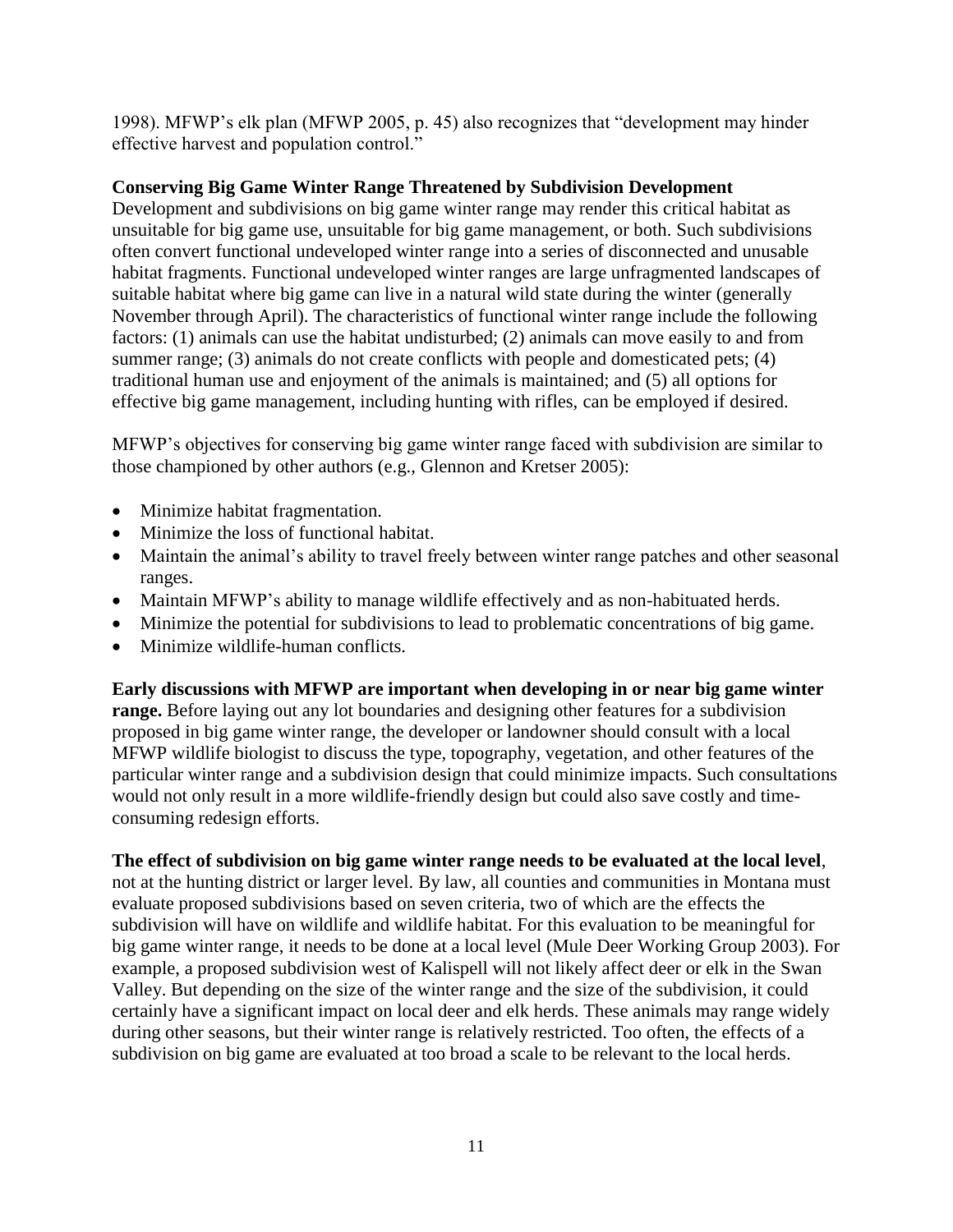**The case for clustering.** As pointed out above, functional winter range requires large undeveloped blocks of land and associated movement corridors. Realizing the importance of winter range, some local jurisdictions in the Rocky Mountain West, like San Miguel County in Colorado and Jackson Hole, Wyoming, have adopted half-mile buffers around mapped big game winter range, disallowing any development. However, this approach is not applied consistently or everywhere in the West.

Exurban lands are traditionally developed by subdividing them into a grid of parcels ranging from 5 to 40 acres. From an ecological perspective, this dispersed type of development effectively maximizes the individual influence of each home on the land (Lenth et al. 2006). As mentioned earlier, a single house situated in the wrong place can have a greater impact than several houses clustered together so that houses are within the "zone of influence" of each other and the entire cluster is placed thoughtfully on the landscape near and adjacent to existing development. Similarly, Vogel (1989) found a significant impact on white-tailed deer use of winter range when housing densities went from one house per 32 acres to one house per 20 acres. If development is planned on or near big game winter range, the best option for wildlife is to build the houses and roads on a small portion of the landscape near and adjacent to existing development and leave as much land as possible undisturbed, unfragmented, and protected (see Figure 3).



*Figure 3. Examples of traditional development of thirty-two 20-acre lots spread across 640 acres of winter range (A), and a "clustered" design (B) of the same 32 houses on 2-acre lots on 10% of the property, 64 acres, situated in a corner near existing development. Clustering homes as shown in B obviously impacts winter range much less than dispersed development in A.*

As noted, it is important that new development be placed adjacent to existing development. Odell and Knight (2001) advocate this type of clustering, and Wait and McNally (2004, p. 205) speak to the importance of clustering homes in one corner of a larger property, thereby reducing impacts to wildlife and "maintaining the open spaces residents want while reducing the per-unit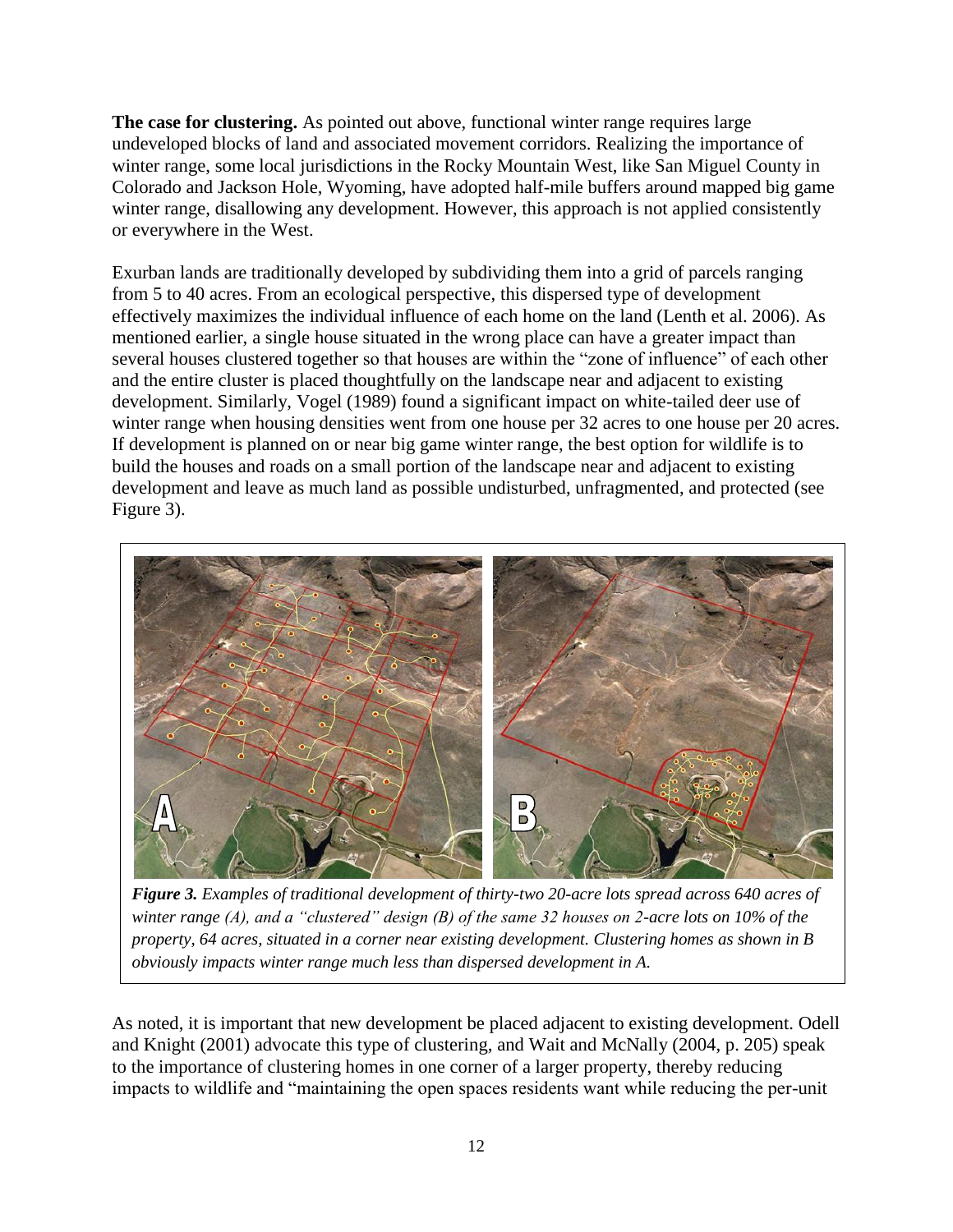cost.‖ Additionally, the developable acres can be developed with more houses at a higher density with no or little additional impact on the winter range. As Figure 3B illustrates, clustering houses on a 640-acre section can leave significant winter range open, undeveloped, and either adjacent to or well connected to other nearby functional winter range. In "conservation development" planning where wildlife is not an explicit consideration, houses may often be clustered in the middle of the parcel, away from existing development, and thus severely fragment the functional wildlife habitat.

Planners, biologists, and others are advised to carefully review proposed subdivisions touted as "cluster" developments. "Ecologically"-based cluster development as advocated here may differ in important ways from definitions of cluster development adopted by local jurisdictions or from the concepts of cluster development held by individuals or developers. As an example, a Montana subdivision proposed in 2006 had 643 lots spread across 393 acres of undeveloped winter range (average 1.6 acres per lot), with no provision for conserving other acreage as undeveloped open space, yet it was promoted as a "clustered" development.

**The percentage of undisturbed habitat can be a guide to maintaining big game winter range and an indicator of habitat quality.** McIntyre and Hobbs (1999) provide a framework for conceptualizing human effects on landscapes. The authors point out that human modification of habitat occurs at multiple levels, and the degree to which habitat is modified may be more instructive than the simple habitat/non-habitat distinction that characterizes much of the fragmentation literature. These authors propose four states that describe a continuum of landscape alteration:

- (1) **intact:** more than 90 percent of original habitat remaining, high connectivity, and low modification of remaining habitat;
- (2) **variegated:** 60 to 90 percent of original habitat remaining, generally high connectivity for most species, and low to high degree of modification of remaining habitat;
- (3) **fragmented:** 10 to 60 percent of original habitat remaining, generally low connectivity, and low to high degree of modification of remaining habitat; and
- (4) **relictual:** less than 10 percent of the original habitat remaining, no connectivity, and a generally highly modified matrix.

The Washington Department of Fish and Wildlife (2009) also supports the concept of using the percentage of undisturbed habitat across the landscape as a useful indicator of habitat composition and configuration. This indicator can provide a surrogate measurement for other important parameters such as the amount of edge habitat, proximity to homes, and the amount of available habitat. It can also reflect the extent of habitat connectivity (With 2002). "Sensitive animals, such as neotropical migrant songbirds and raptors, require 65 to 95 percent of undisturbed vegetation (Berry et al. 1998; Stratford and Robinson 2005). Many species of mammals and amphibians are expected to do well where natural vegetation covers over 80 percent of the landscape (Kilpatrick and Spohr 2000; Grinder and Krausman 2001; Riley et al. 2003)" (WDFW 2009, p. 4 of Chapter 3). Montana's big game animals are wide ranging, with large spatial requirements including intact, functional, undeveloped winter range. MFWP biologists across the state urge careful land use planning and resource management to maintain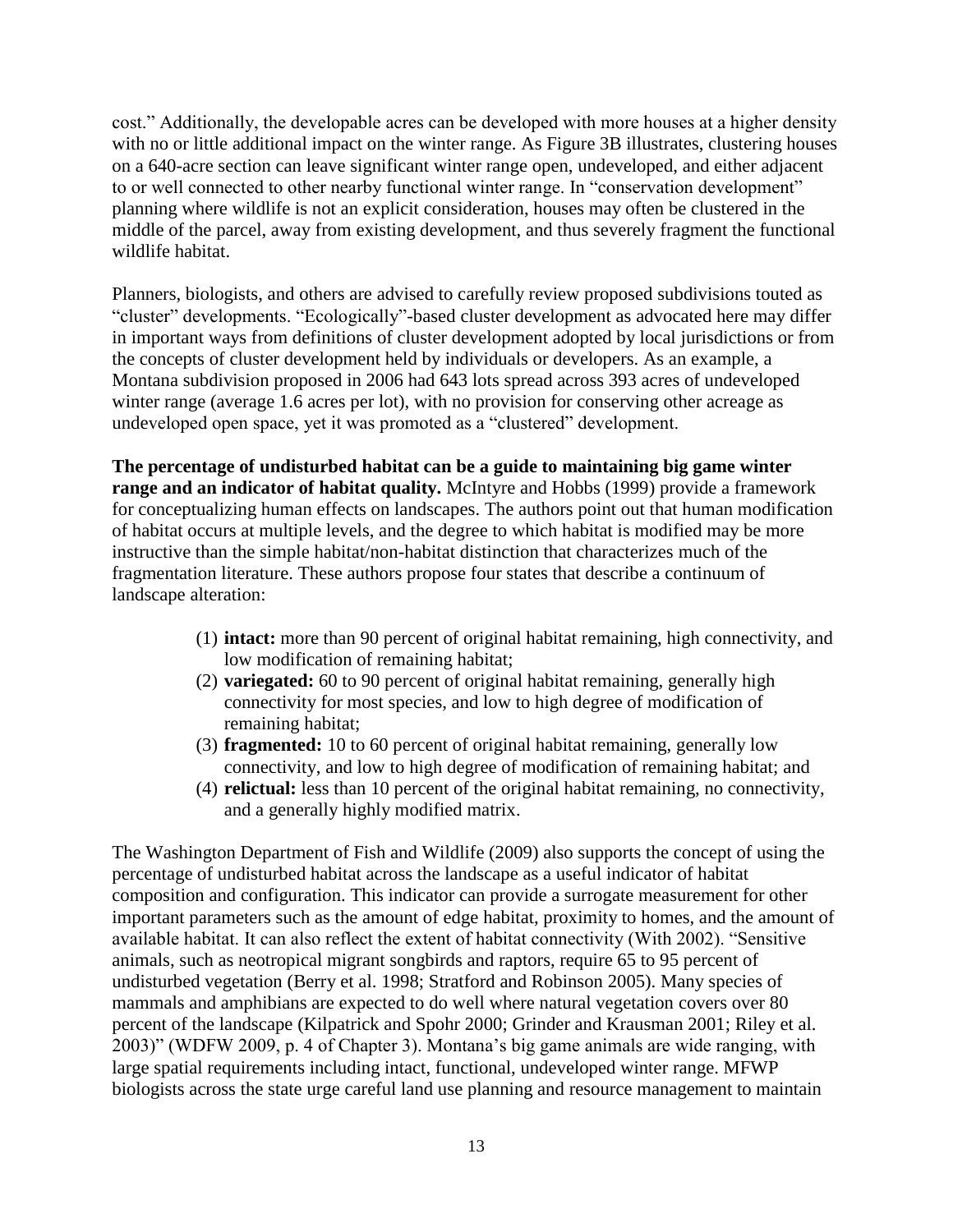winter range (see Foreword). If development must occur in winter range, it should be located as far from undeveloped winter range as possible, placed as close to existing development as possible, and clustered into as small a footprint as possible.

**Suggested Subdivision Standards for Development in Big Game Winter Range** The following steps and criteria are recommended to avoid or minimize the negative impacts of subdivisions on big game winter range.

**Recommended Approach to Subdivision Design.** In designing the proposed subdivision, the subdivider is encouraged to follow the four steps outlined below. Local MFWP wildlife biologists are encouraged, when contacted by the subdivider or the subdivider's representative, to make time for the consultation described in subsections b. and c. (below).

a. Consult MFWP's Crucial Areas Planning System (CAPS) and/or other publicly available sources of wildlife habitat information, for a preliminary indication of whether the property proposed for subdivision may be located in or adjacent to big game winter range.

b. Consult with the local MFWP wildlife biologist, or other professionally trained biologist, to verify the preliminary assessment. If consulted, the MFWP biologist should provide the subdivider with a written determination of whether or not the property proposed for subdivision is located in or adjacent to big game winter range.

c. If the biologist determines that the property proposed for subdivision is located wholly or partially within big game winter range, consult further with the biologist for site-specific information and recommendations on minimizing the impacts of the subdivision on big game species and big game winter range. MFWP recommendations may include suggestions for avoiding or strictly limiting the placement of subdivision design features in winter range. Or, based upon site-specific conditions and the extent of existing development located adjacent to or near the proposed subdivision, MFWP may recommend that strict restrictions on the location of subdivision design features are not necessary. In offering recommendations, the MFWP biologist should take into account the wildlife and habitat data compiled by the subdivider, any field reviews completed by other professionally trained biologists, MFWP's own wildlife and habitat data, and any other applicable biological information.

d. Incorporate the biologist recommendations into the design of the proposed subdivision.

**Subdivision Design Standards.** Whether or not the subdivision design approach recommended above is completed, the following standards pertain to any subdivision development proposed on property that contains or lies adjacent to big game winter range:

a. Cluster the subdivision design features on as small a footprint as possible, as far from winter range as possible, and as close to existing development as possible (e.g., other houses, roads, residential utilities).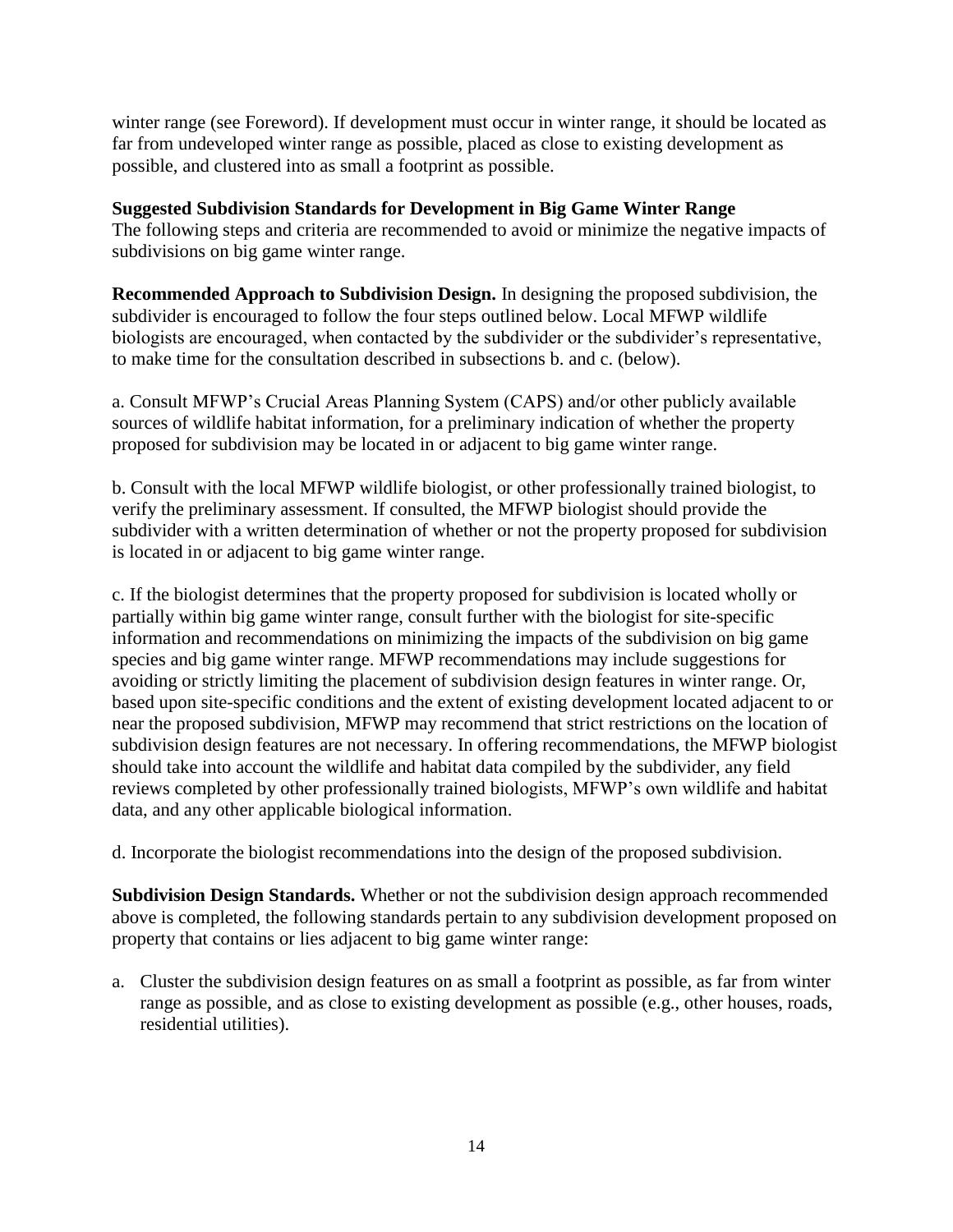- b. Locate areas of proposed open space immediately adjacent to existing winter range or open space on adjacent lands, in order to maintain the functional connection with other open space and winter range on public and private lands.
- c. Provide or maintain linkage within a winter range patch, between isolated patches of winter range, or between summer range (or other seasonal habitat) and winter range. Recommended linkage widths are a minimum of one (1) mile for elk and one-half (1/2) mile for other species. For white-tailed deer, mule deer, and moose, linkage should be along riparian corridors where present.

The local MFWP wildlife biologist may recommend the number of linkages needed to maintain wildlife movement, and whether or not site-specific circumstances justify a reduced linkage width (e.g., topography and/or natural vegetation may limit line of sight distances and sufficiently alleviate noise between linkage habitat and development activity to allow undisturbed movement of wildlife).

## **References**

- Berger, J. 2007. Fear, human shields and the redistribution of prey and predators in protected areas. *Biology Letters* 3:620–23.
- Berry, M.E., C.E. Bock, and S.L. Haire. 1998. Abundance of diurnal raptors on open space grasslands in an urbanized landscape. *The Condor* 100:601–8.
- Brown, D.G., K.M. Johnson, T.R. Loveland, and D.M. Theobald. 2005. Rural land-use trends in the conterminous United States, 1950–2000. *Ecological Applications* 15:1851–63.
- Cassirer, E.F., D.J. Freddy, and E.D. Ables. 1992. Elk responses to disturbance by cross-country skiers in Yellowstone National Park. *Wildlife Society Bulletin* 20:375–81.
- Cleveland, S.M. 2010. Human predation risk and elk behavior in heterogeneous landscapes. M.S. Thesis. University of Montana, Missoula, MT. 101 pp.
- Cocklin, C., S. Parker, and J. Hay. 1992. Notes on cumulative environmental change I: Concepts and issues. *Journal of Environmental Management* 35(1):31–49.
- Connolly, G.E., and O.C. Wallmo. 1981. Management challenges and opportunities. Pages 537– 45 in Mule and black-tailed deer of North America. O.C. Wallmo, ed. Wildlife Management Institute, University of Nebraska Press, Lincoln, NE. 605 pp.
- Curran, R.P. 1990. Biological resources and diversity of the Adirondack Park. Technical Report 17, Vol. 1. The Adirondack Park in the 21st Century, State of New York.
- Duerkson, C.J., D.L. Elliot, N.T. Hobbs, E. Johnson, and J.R. Miller. 1996. Managing development for people and wildlife: A handbook for habitat protection by local governments. American Planning Association PAS #470/471. Chicago, IL.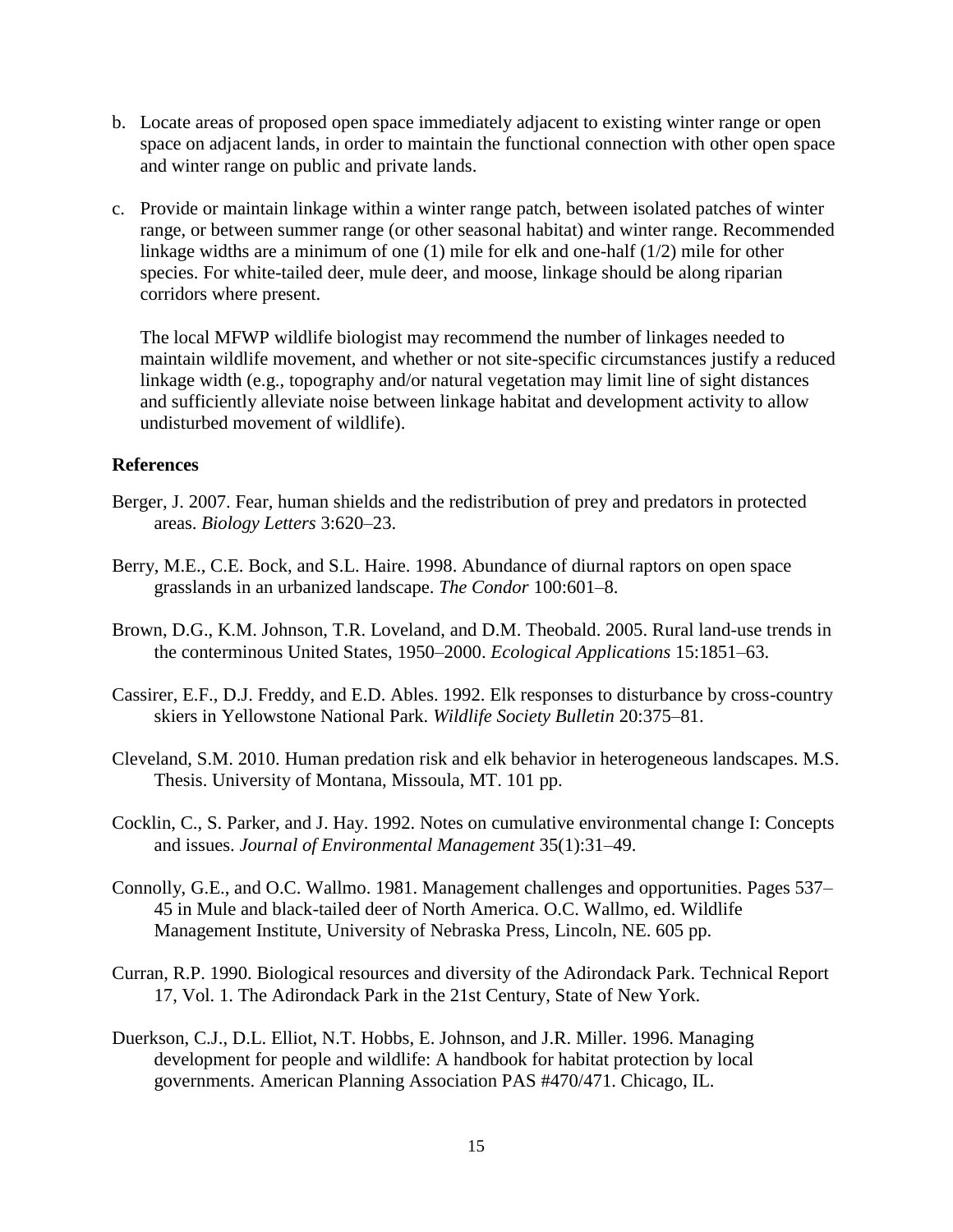- Dusek, G., A. Wood, S. Hoekman, C. Sime, and J. Morgan. 2006. White-tailed deer studies in the Salish mountains, northwest Montana. Montana Fish, Wildlife & Parks, Wildlife Division. Helena, MT.
- Geist, V. 1971. Is big game harassment harmful? *Oil Week* 14(June):12–13.
- Glennon, M., and H. Kretser. 2005. Impacts to wildlife from low density, exurban development: Information and considerations for the Adirondack Park. Wildlife Conservation Society, Adirondack Communities and Conservation Program. Technical Paper No. 3. 53 pp.
- Grinder, M.I., and P.R. Krausman. 2001. Home range, habitat use, and nocturnal activity of coyotes in an urban environment. *Journal of Wildlife Management* 65(4):887–98.
- Gude, P.H., A.J. Hansen, R. Rasker, and B. Maxwell. 2006a. Rates and drivers of rural residential development in the Greater Yellowstone. *Landscape and Urban Planning* 77:131–51.
- Gude, J., R.A. Garrott, John J. Borkowski, and Fred King. 2006b. Prey risk allocation in a grazing ecosystem. *Ecological Applications* 16(1):285–98.
- Gude, P., R. Rasker, and J. van den Noort. 2008. Potential for future development on fire-prone lands. *Journal of Forestry* June 2008:198–205.
- Hagener, M.J. 2003. Our Point of View: Plans must address habitat. *Montana Outdoors* May– June 2003.
- Haggerty, J.H., and W.R. Travis. 2006. Out of administrative control: Absentee owners, resident elk and the shifting nature of wildlife management in southwestern Montana. *Geoforum* 37:816–30.
- Hansen, A.J., R.L. Knight, J.M. Marzluff, S. Powell, K. Brown, P.H. Gude, and K. Jones. 2005. Effects of exurban development on biodiversity: Patterns, mechanisms, and research needs. *Ecological Applications* 15(6):1893–1905.
- Harden, C.D., A. Woolf, and J. Roseberry. 2005. Influence of exurban development on hunting opportunity, hunter distribution, and harvest efficiency of white-tailed deer. *Wildlife Society Bulletin* 33(1):233–42.
- Hayden, J., G. Ardt, M. Fleming, T.W. Keegan, J. Peek, T.O. Smith, and A. Wood. 2008. Habitat guidelines for mule deer: Northern forest ecoregion. Mule Deer Working Group, Western Association of Fish and Wildlife Agencies. USA.
- Hebblewhite, M., E.H. Merrill, L.E. Morgantini, C.A. White, J.R. Allen, E. Bruns, L. Thurston, and T.E. Hurd. 2006. Is the migratory behavior of montane elk herds in peril? The case of Alberta's Ya Ha Tinda elk herd. *Wildlife Society Bulletin* 34:1280–94.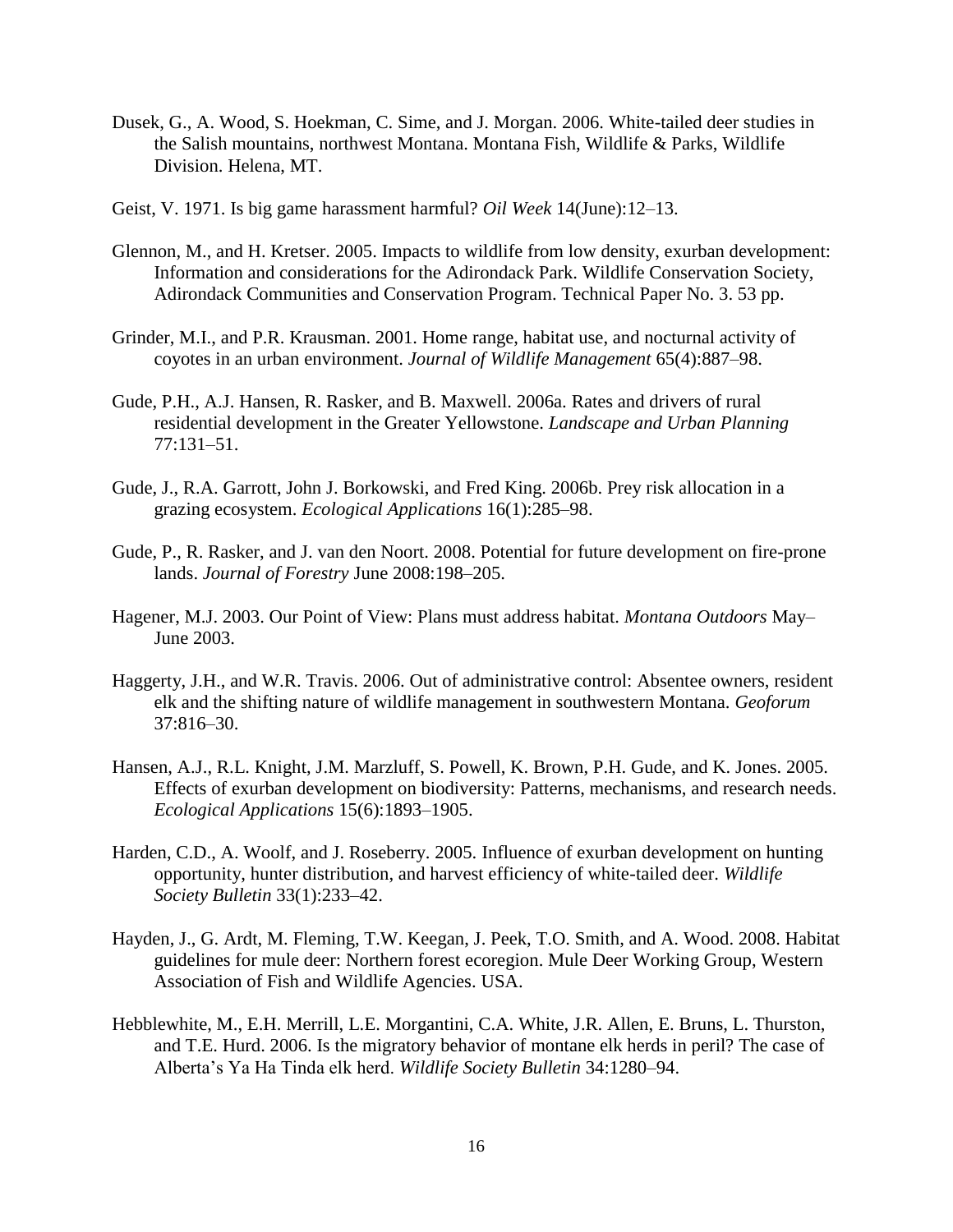- Hickman, G. 2004. Findings and Recommendations of the Urban Wildlife Working Group, September 2004. Montana Fish, Wildlife & Parks. 187 pp. Accessed December 31, 2011, at: [http://fwp.mt.gov/fwpDoc.html?id=8426.](http://fwp.mt.gov/fwpDoc.html?id=8426)
- Hillis, J.M., M.J. Thompson, J.E. Canfield, L.J. Lyon, C.L. Marcum, P.M. Dolan, and D.W. Cleery. 1991. Defining elk security: The Hillis Paradigm. In Elk Vulnerability—A Symposium. Montana State University, Bozeman, MT, April 10–12, 1991.
- Hurst, J.E., and W.F. Porter. 2008. Evaluation of shifts in white-tailed deer winter yards in the Adirondack region of New York. *Journal of Wildlife Management* 72(2):367–75.
- International Association of Fish and Wildlife Agencies. 2004. Potential costs of losing hunting and trapping as wildlife management tools. Animal Use Issues Committee, IAFWA, Washington, DC.
- Kahn, A.E. 1966. The tyranny of small decisions: Market failures, imperfections, and the limits of economics. *KYKLOS* 19:23–45.
- Kilpatrick, H.J., and S.M. Spohr. 2000. Movements of female white-tailed deer in a suburban landscape: A management perspective. *Wildlife Society Bulletin* 28(4):1038–45.
- Kloppers, E.L., C.C. St Clair, and T.E. Hurd. 2005. Predator-resembling aversive conditioning for managing habituated wildlife. *Ecology and Society* 10.
- Kretser, H.E., P.J. Sullivan, and B.A. Knuth. 2008. Housing density as an indicator of spatial patterns of reported human-wildlife interactions in northern New York. *Landscape and Urban Planning* 84(3–4):282–92.
- Kretser, H.E., P.C. Curtis, J.D. Francis, R.J. Pendall, and B.A. Knuth. 2009. Factors affecting perceptions of human-wildlife interactions in residential areas of northern New York and implications for conservation. *Human Dimensions of Wildlife Management.* 14(2):102–18.
- Lenth, B.A., R.L. Knight, and W.C. Gilgert. 2006. Conservation value of clustering housing developments. *Conservation Biology* 20(5):1445–56.
- Leong, K.M. 2010. The tragedy of becoming common: Landscape change and perceptions of wildlife. *Society & Natural Resources* 23(2):111–27.
- Lonner, T.N. 1991. Elk vulnerability and the biomodulator. Pages 2–5 in A.G. Christensen, L.J. Lyon, and T.N. Lonner, compilers. Proceedings of a symposium on elk vulnerability. Montana State University, Bozeman, MT.
- Lutz, D.W., M. Cox, B.F. Wakeling, D. McWhirter, L.H. Carpenter, S. Rosenstock, D. Stroud, L.C. Bender, and A.F. Reeve. 2003. Impacts and changes to mule deer habitat. Pages 13– 61 in J.C. deVos Jr., M.R. Conover, and E. Headrick, eds. Mule deer conservation: Issues and management strategies. Jack H. Berryman Institute Press, Utah State University. Logan, UT. 240 pp.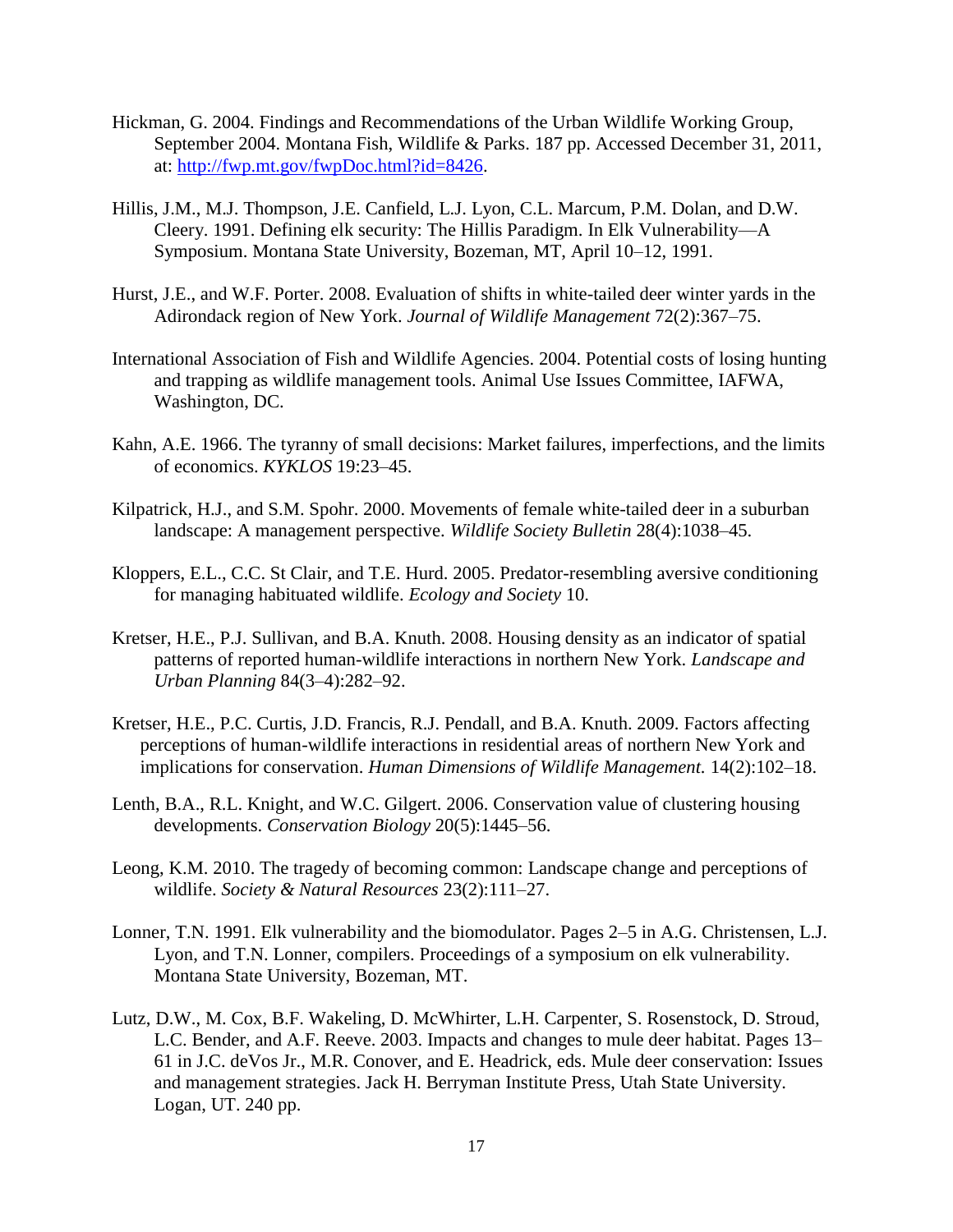- Lyon, L.J. 1979. Habitat effectiveness for elk as influenced by roads and cover. *Journal of Forestry* 77(10):658–60.
- Lyon, L.J., and A.G. Christensen. 2002. Elk and land management. Pages 557–81 in E.I. Toweill and J.W. Thomas, compilers and eds. North American elk: Ecology and management. Wildlife Management Institute, Smithsonian Institution Press, Washington, DC and London. 962 pp.
- Mackie, R.J., D.F. Pac, K.L. Hamlin, and G.L. Dusek. 1998. Ecology and management of mule deer and white-tailed deer in Montana. Technical bulletin, Federal Aid Project W-120-R, Montana Fish, Wildlife and Parks, Helena, MT. 180 pp.
- Maestas, J.D., R.L. Knight, and W.G. Gilgert. 2001. Biodiversity and land use change in the American mountain west. *Geographical Review* 91(3):509–24.
- McClure, M., and J.A. Bissonette. 1996. Valley deer in Cache County: A search for management solutions. Paper presented at the Annual Meeting of the Utah Chapter of The Wildlife Society. Logan, UT. March 1, 1996.
- McIntyre, S., and R. Hobbs. 1999. A framework for conceptualizing human effects on landscapes and its relevance to management and research models. *Conservation Biology*  13:1282–92.
- Montana Fish, Wildlife & Parks. 2005. Final Elk Management Plan. Montana Fish, Wildlife & Parks, Helena, MT.
- Montana Fish, Wildlife & Parks. 2010. Bighorn Sheep Conservation Strategy. Montana Fish, Wildlife & Parks, Helena, MT.
- Montana Fish, Wildlife & Parks. 2010. Crucial Areas Planning System (CAPS). Montana Fish, Wildlife & Parks, Helena, MT. Accessed December 31, 2011, at: <http://fwp.mt.gov/fishAndWildlife/conservationInAction/crucialAreas.html>
- Montana's Comprehensive Fish and Wildlife Conservation Strategy, Executive Summary. 2005. Montana Fish, Wildlife & Parks, Helena, MT.
- Mule Deer Working Group. 2003. Mule deer: Changing landscapes, changing perspectives. Mule Deer Working Group, Western Association of Fish and Wildlife Agencies. 30 pp.
- Odell, E.A, and R.L. Knight. 2001. Songbird and medium-sized mammal communities associated with exurban development in Pitkin County, Colorado. *Conservation Biology* 15(4):1143–50.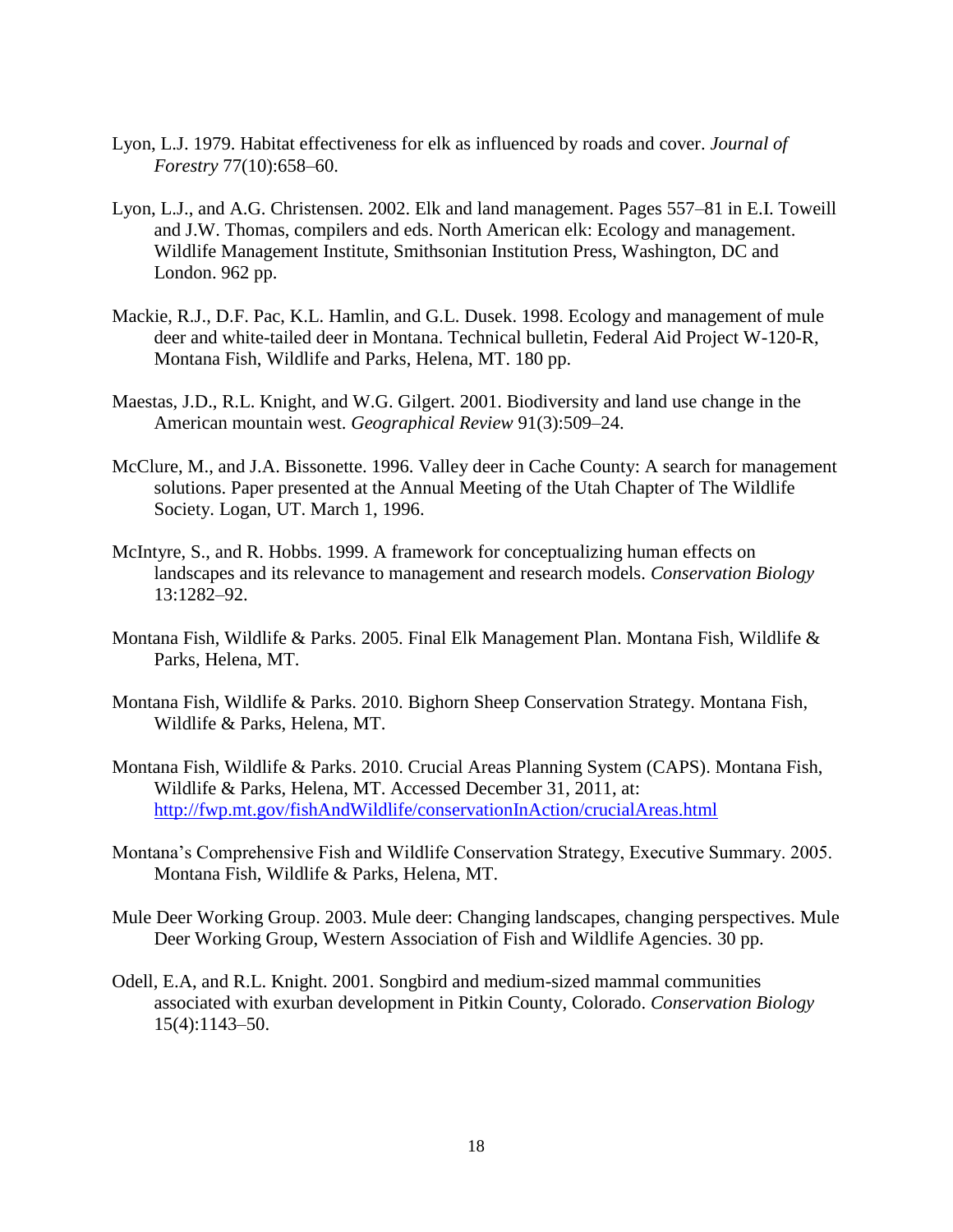- Odell, E.A., D.M. Theobald and R.L. Knight. 2003. Incorporating ecology into land use planning: The songbirds' case for clustered development. *[Journal of the American](http://www.informaworld.com/smpp/title~db=all~content=t782043358)  [Planning Association](http://www.informaworld.com/smpp/title~db=all~content=t782043358)* [69\(](http://www.informaworld.com/smpp/title~db=all~content=t782043358~tab=issueslist~branches=69#v69)1):72–82.
- Odum, W.E. 1982. Environmental degradation and the tyranny of small decisions. *BioScience* 32(9):728–29.
- O'Gara, B.W., and J.D. Yoakum. 2004. The future. Pages 809–832 in B.W. O'Gara and J.D. Yoakum, eds. Pronghorn ecology and management. Wildlife Management Institute, University Press of Colorado, Boulder, CO. 903 pp.
- Pac, D.F., R.J. Mackie, and H.E. Jorgensen. 1991. Mule deer population organization, behavior, and dynamics in a northern Rocky Mountain environment. Final Report, Federal Aid Project W-120-R-7-18. Montana Fish, Wildlife & Parks, Helena, MT. 316 pp.
- Parker, K.L., C.T. Robbins, and T.A. Hanley. 1984. Energy expenditures for locomotion by mule deer and elk. *Journal of Wildlife Management* 48(2):474–88.
- Proffitt, K., J. Grigg, R.A. Garrott, and K.L. Hamlin. 2009. Elk behavioral responses to predation risk: Contrasting effects of wolves and human hunters. *Journal of Wildlife Management* 73:345–56.
- Proffitt, K., J. Grigg, R.A. Garrott, K.L. Hamlin., J. Cunningham, J.A. Gude, and C. Jourdonnais. 2010. Changes in elk resource selection and distributions associated with a late-season elk hunt. *Journal of Wildlife Management* 74(2):210–18.
- Riley, S.D., R.M. Sauvajot, T.K. Fuller, E.C. York, D.E. Kamradt, C. Bromley, and R.K. Wayne. 2003. Effects of urbanization and habitat fragmentation on bobcats and coyotes in southern California. *Conservation Biology* 17(2):566–76.
- San Miguel County. 2010. San Miguel County Land Use Code, Article 5: Standards. Section 5– 407 B. Deer, Elk and Bighorn Sheep Winter Concentration Area/Severe Winter Range. Accessed December 31, 2011, at: [http://www.sanmiguelcounty.org/departments/planning/index.html.](http://www.sanmiguelcounty.org/departments/planning/index.html)
- Sibbald, A.M., R.J. Hooper, I.J. Gordon, and S. Cumming. 2001. Using GPS to study the effect of human disturbance on the behaviour of red deer stags on a highland estate in Scotland. Pages 39–44 in Tracking Animals With GPS: An International Conference Held at the Macaulay Land Use Research Institute, Aberdeen, March 12–13, 2001.
- Sime, C.A. 1996. Population ecology of white-tailed deer in northwestern Montana. Job Progress Report, Montana Fish, Wildlife & Parks, Helena, MT. Federal Aid Project W-100-R-3.
- Sime, C.A. 1999. Domestic Dogs in Wildlife Habitats. Pages 8.1–8.17 *in* G. Joslin and H. Youmans, coordinators. Effects of recreation on Rocky Mountain wildlife: A review for Montana. Committee on Effects of Recreation on Wildlife, Montana Chapter of The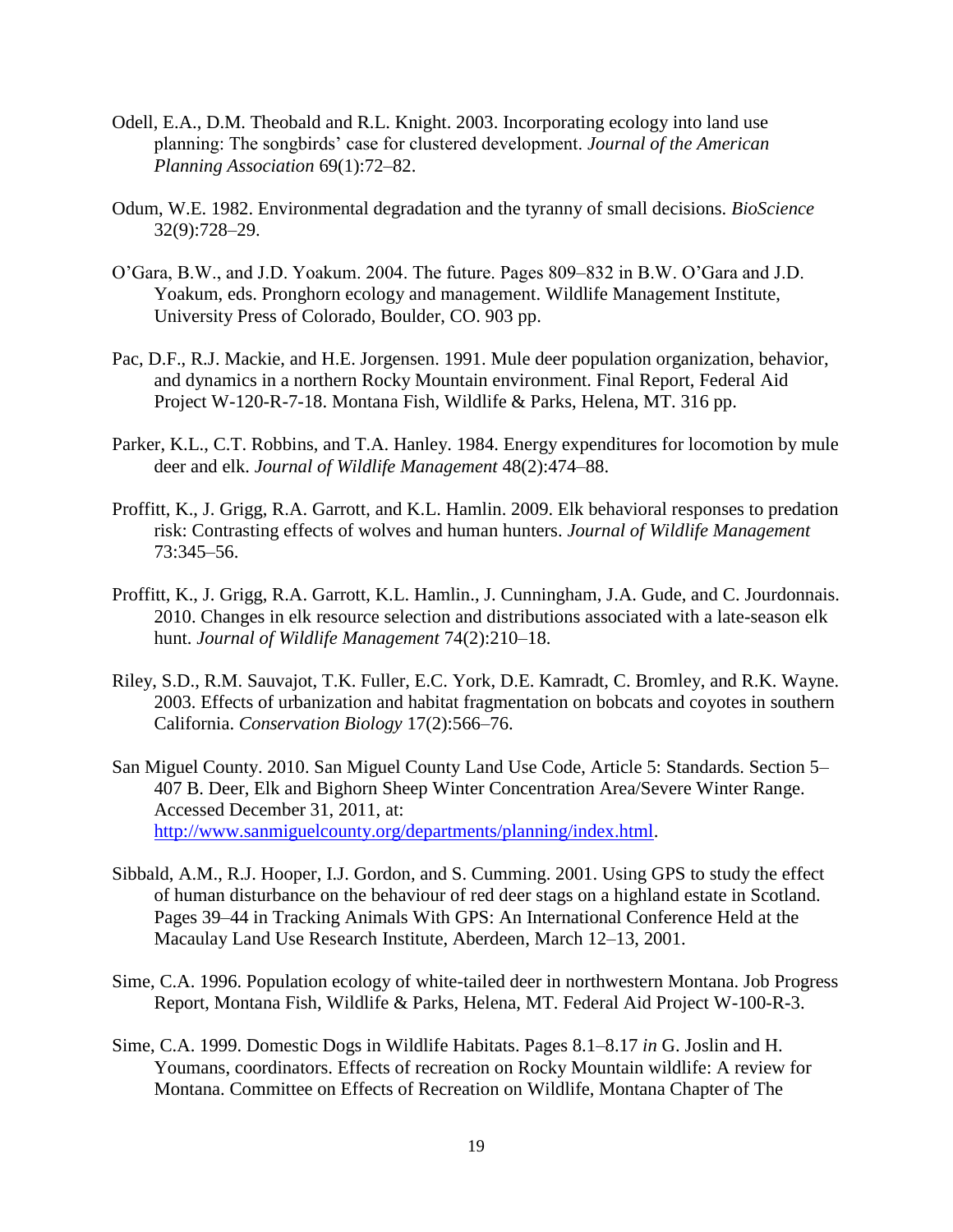Wildlife Society. 307 pp. Accessed January 9, 2012, at: [http://joomla.wildlife.org/Montana/images/Documents/toc.pdf.](http://joomla.wildlife.org/Montana/images/Documents/toc.pdf)

- Sime, C.A., and E. Schmidt. 1999. Off-site impacts of rural subdivision on wintering white-tailed deer in northwest Montana: Could man's best friend be wildlife's worst enemy? In 2001, A Space for Wildlife Odyssey: A Symposium on Living in the Western Landscape. March 8– 10, 1999, Bozeman, MT. Abstract available.
- Storm, D.J., C.K. Nielsen, E.M. Schauber, and A. Woolf. 2007. Space use and survival of whitetailed deer in an exurban landscape. *Journal of Wildlife Management* 71(4):1170–76.
- Stratford, J.A., and W.D. Robinson. 2005. Distribution of neotropical migratory bird species across an urbanizing landscape. *Urban Ecosystems* 8:59–77.
- Taylor, A.R., and R.L. Knight. 2003. Wildlife responses to recreation and associated visitor perceptions. *Ecological Applications* 13(4):951–63.
- Theobald, D.M. 2004. Placing exurban land-use change in a human modification framework. *Frontiers in Ecology and the Environment* 2(3):139–44.
- Theobald, D.M. 2005. Landscape patterns of exurban growth in the USA from 1980 to 2020. *Ecology and Society* 10(1):32. Accessed December 31, 2011, at: [http://www.ecologyandsociety.org/vol10/iss1/art32/.](http://www.ecologyandsociety.org/vol10/iss1/art32/)
- Theobald, D.M., Miller, J.M., and N.T. Hobbs. 1997. Estimating the cumulative effects of development on wildlife habitat. *Landscape and Urban Planning* 39(1):25–36.
- Thompson, M.J., and R.E. Henderson. 1998. Elk habituation as a credibility challenge for wildlife professionals. *Wildlife Society Bulletin* 26(3):477–83.
- Vogel, W.O. 1989. Response of deer to density and distribution of housing in Montana. *Wildlife Society Bulletin* 17(4):406–13.
- Wait, S., and H. McNally. 2004. Selection of habitats by wintering elk in a rapidly subdividing area of La Plata County, Colorado. Pages 200–209 in W.W. Shaw, L.K. Harris, and L. VanDruff, eds. Fourth international symposium on urban wildlife conservation, Tucson, AZ.
- Washington Department of Fish and Wildlife. 2009. Landscape planning for Washington's wildlife: Managing for biodiversity in developing areas. 88 pp + app. Olympia, WA.
- Werther, G.F.A. 1999. Global processes, emerging patterns of societal change, and the future challenges to wildlife management. Pronghorn Antelope Workshop (1998) Proc. 18:1–6.
- Whittaker, D., and R.L. Knight. 1998. Understanding wildlife responses to humans. *Wildlife Society Bulletin* 26:312–17.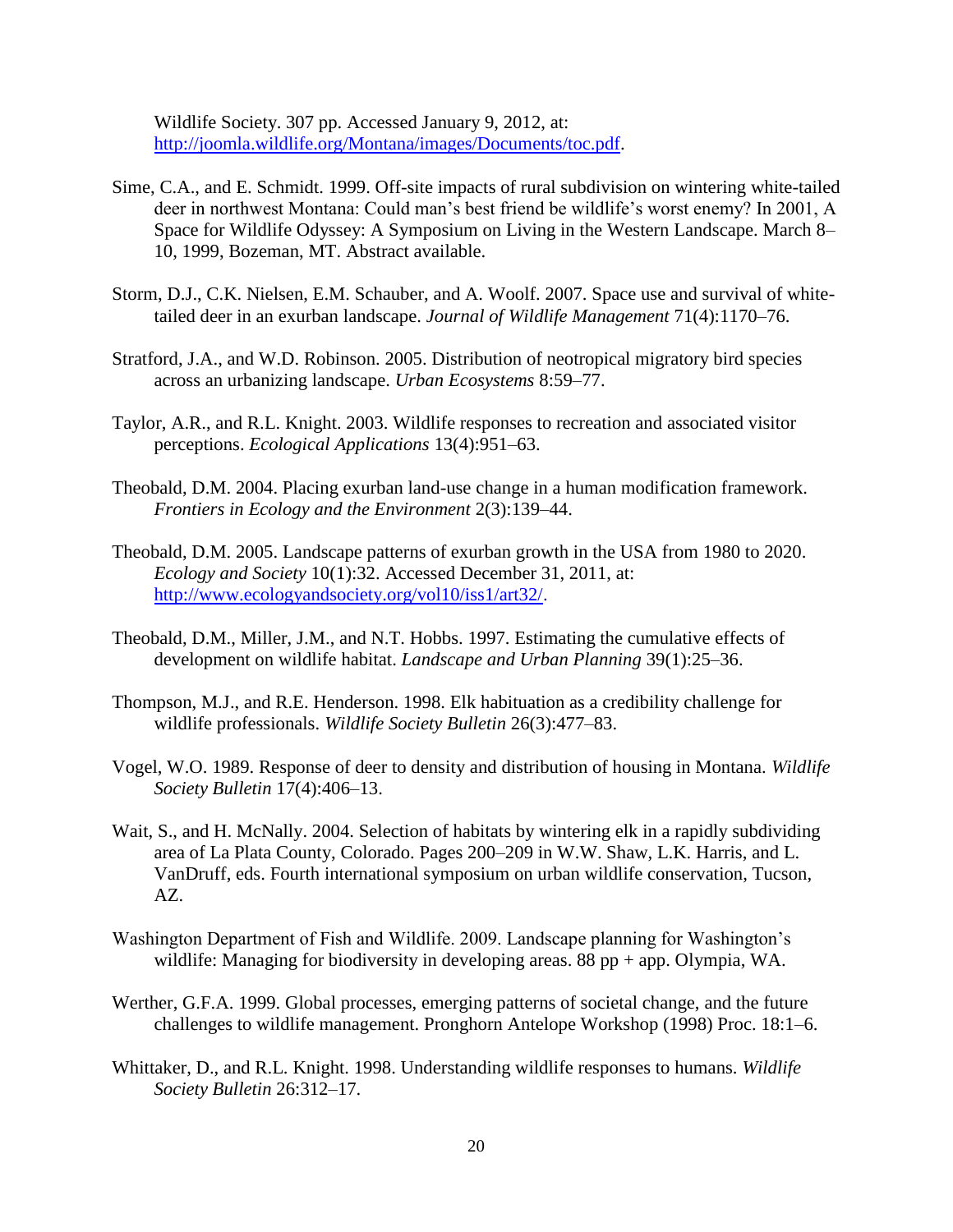Williams, J., J. Berger, R. Ridgeway, K. Aune, and S. Knapp. In prep. The Conservation of Montana Wildlife Migrations.

Wilson, E.O. 1992. The diversity of life. W.W. Norton & Company, New York, NY.

- Wisdom, M.J., A.A. Ager, H.K. Preisler, N.J. Cimon, and B.K. Johnson. 2004. Effects of offroad recreation on mule deer and elk. Pages 31–550 in Jennifer Rahm, ed. Transactions of the 69th North American Wildlife and Natural Resources Conference. March 16–20, 2004, Spokane, WA. Wildlife Management Institute. Washington, DC.
- With, K.A. 2002. Using percolation theory to assess landscape connectivity and effects of habitat fragmentation. Applying landscape ecology in biological conservation. K.J. Gutzwiller. New York, NY, Springer-Verlag: 105–30.
- Wood, A.K. 1989. Comparative distribution and habitat use by antelope and mule deer. *Journal of Mammalogy* 70(2):335–40.
- Yoakum, J.D. 2004. Habitat characteristics and requirements. Pages 405–45 in B.W. O'Gara and J.D. Yoakum, eds. *Pronghorn Ecology and Management.* Wildlife Management Institute. Washington, DC.

**Citation: Vore, J. 2012.** *Big Game Winter Range Recommendations for Subdivision Development in Montana: Justification and Rationale.* **Montana Fish, Wildlife & Parks Professional Paper, January 9, 2012.**